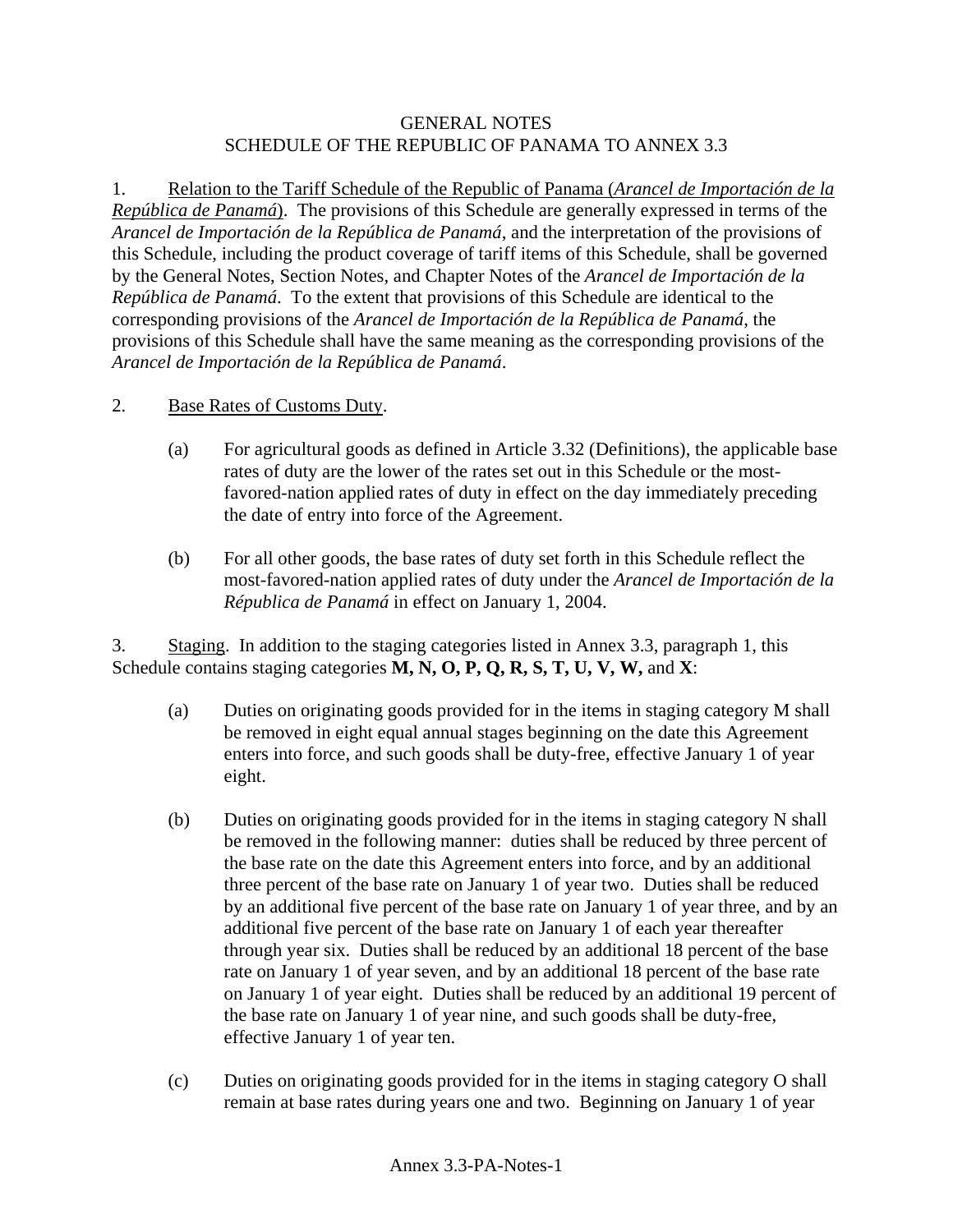three, duties shall be reduced in eight equal annual stages, and such goods shall be duty-free, effective January 1 of year ten.

- (d) Duties on originating goods provided for in the items in staging category P shall be removed in 11 equal annual stages beginning on the date this Agreement enters into force, and such goods shall be duty-free, effective January 1 of year 11.
- (e) Duties on originating goods provided for in the items in staging category Q shall be removed in 12 equal annual stages beginning on the date this Agreement enters into force, and such goods shall be duty-free, effective January 1 of year 12.
- (f) Duties on originating goods provided for in the items in staging category R shall remain at base rates during years one through four. Beginning on January 1 of year five, duties shall be reduced in eight equal annual stages, and such goods shall be duty-free, effective January 1 of year 12.
- (g) Duties on originating goods provided for in the items in staging category S shall remain at base rates during years one through six. Beginning on January 1 of year seven, duties shall be reduced in nine equal annual stages, and such goods shall be duty-free, effective January 1 of year 15.
- (h) Duties on originating goods provided for in the items in staging category T shall remain at base rates during years one through ten. Beginning on January 1 of year 11, duties shall be reduced in five equal annual stages, and such goods shall be duty-free, effective January 1 of year 15.
- (i) Duties on originating goods provided for in the items in staging category U shall remain at base rates during years one through eight. Beginning on January 1 of year nine, duties shall be reduced in eight equal annual stages, and such goods shall be duty-free, effective January 1 of year 16.
- (j) Duties on originating goods provided for in the items in staging category V shall remain at base rates during years one through nine. Beginning on January 1 of year ten, duties shall be reduced in seven equal annual stages, and such goods shall be duty-free, effective January 1 of year 16.
- (k) Duties on originating goods provided for in the items in staging category W shall remain at base rates during years one through ten. Beginning on January 1 of year 11, duties shall be reduced in eight equal annual stages, and such goods shall be duty-free, effective January 1 of year 18.
- (l) Duties on originating goods provided for in the items in staging category X shall remain at base rates during years one through ten. Beginning on January 1 of year 11, duties shall be reduced in ten equal annual stages, and such goods shall be duty-free, effective January 1 of year 20.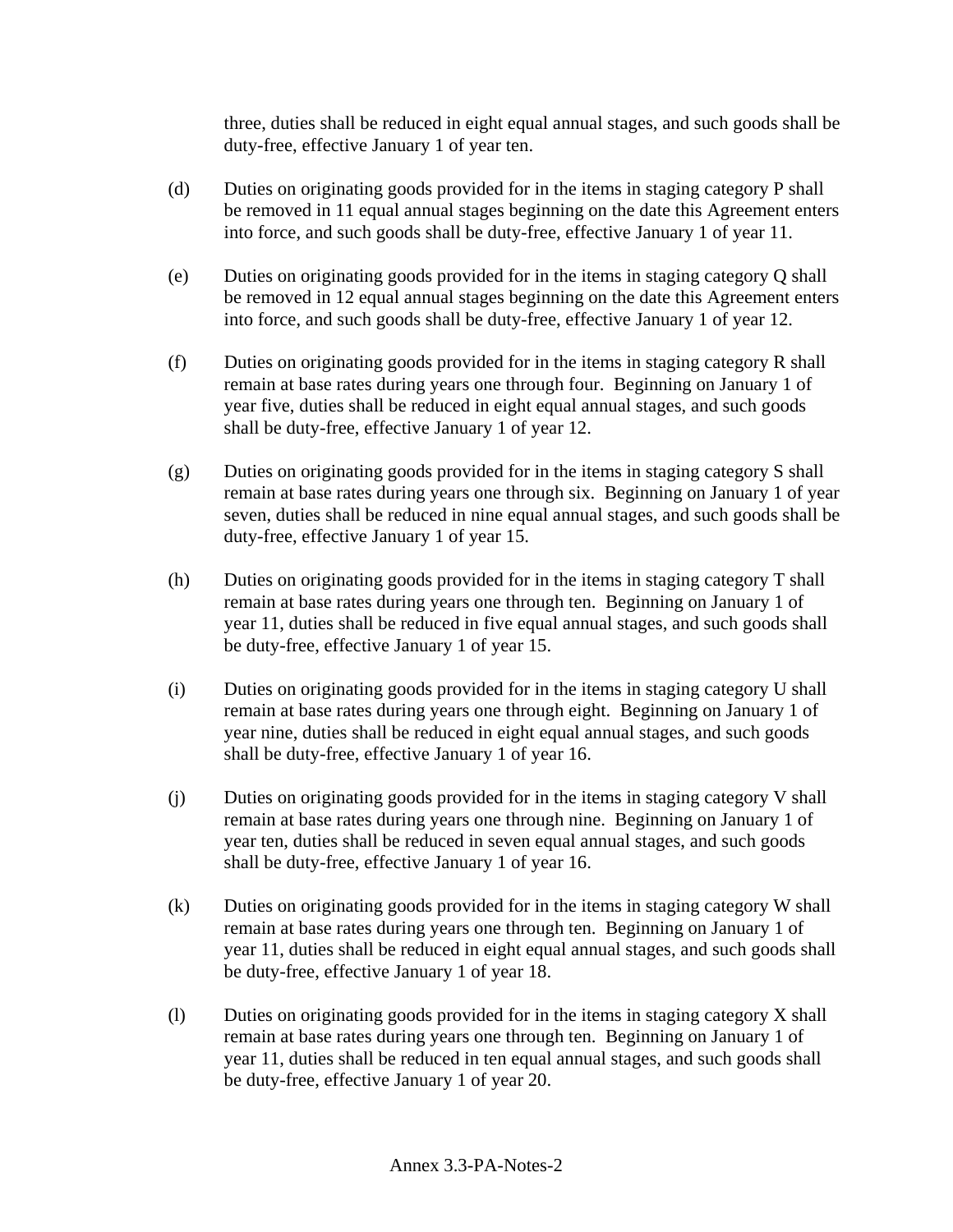# **Appendix I**

# **Notes**

1. This Appendix contains modifications of the provisions of the *Arancel de Importación de la República de Panamá*. Originating goods included in the Appendix are subject to the rates of duty set out in this Appendix in lieu of the rates of duty set out in Chapters 1 through 97 of the *Arancel de Importación de la República de Panamá*. Notwithstanding any tariff-rate quota provisions provided for elsewhere in the *Arancel de Importación de la República de Panamá*, originating goods shall be permitted entry into Panama as provided in this Appendix. Furthermore, any quantity of originating goods imported under a tariff-rate quota provided in this Appendix shall not be counted toward the in-quota amount of any tariff-rate quota provided for such goods elsewhere in the *Arancel de Importación de la República de Panamá*.

# *Auction System for Certain Tariff-Rate Quotas*

- 2. Panama may use an auction system to implement and administer the tariff-rate quotas ("TRQs") provided for in paragraphs 9, 10, 20, 21, and 22 of this Appendix ("auctioned TRQs"), provided that it meets the requirements in subparagraphs (b) through (f). The Parties shall agree on the policies and procedures for the auction system and any changes or amendments to them.
	- (a) Panama may delegate the operation of auctions under this system to a private entity other than a producer group.
	- (b) Panama shall ensure that for each auctioned TRQ:
		- (i) all auction policies and procedures are transparent, nondiscriminatory, and made available to the public, and, to that end, Panama shall disseminate the policies and procedures applicable to each auction through widely available publications, including on the websites of the relevant authorities, no later than 21 days in advance of an auction;
		- (ii) such policies and procedures are developed and implemented in a manner that minimizes the cost of participation in the auction and facilitates trade;
		- (iii) auctions are held on a regular basis and conducted in a timely fashion;
		- (iv) the auctioning body opens the first auction in year one on the first business day after the date this Agreement enters into force, and for each calendar year thereafter, the auctioning body opens the first auction not later than December 1 of the previous calendar year;
		- (v) each auction remains open for a minimum of one business day or until the in-quota quantity for the auction is fully allocated;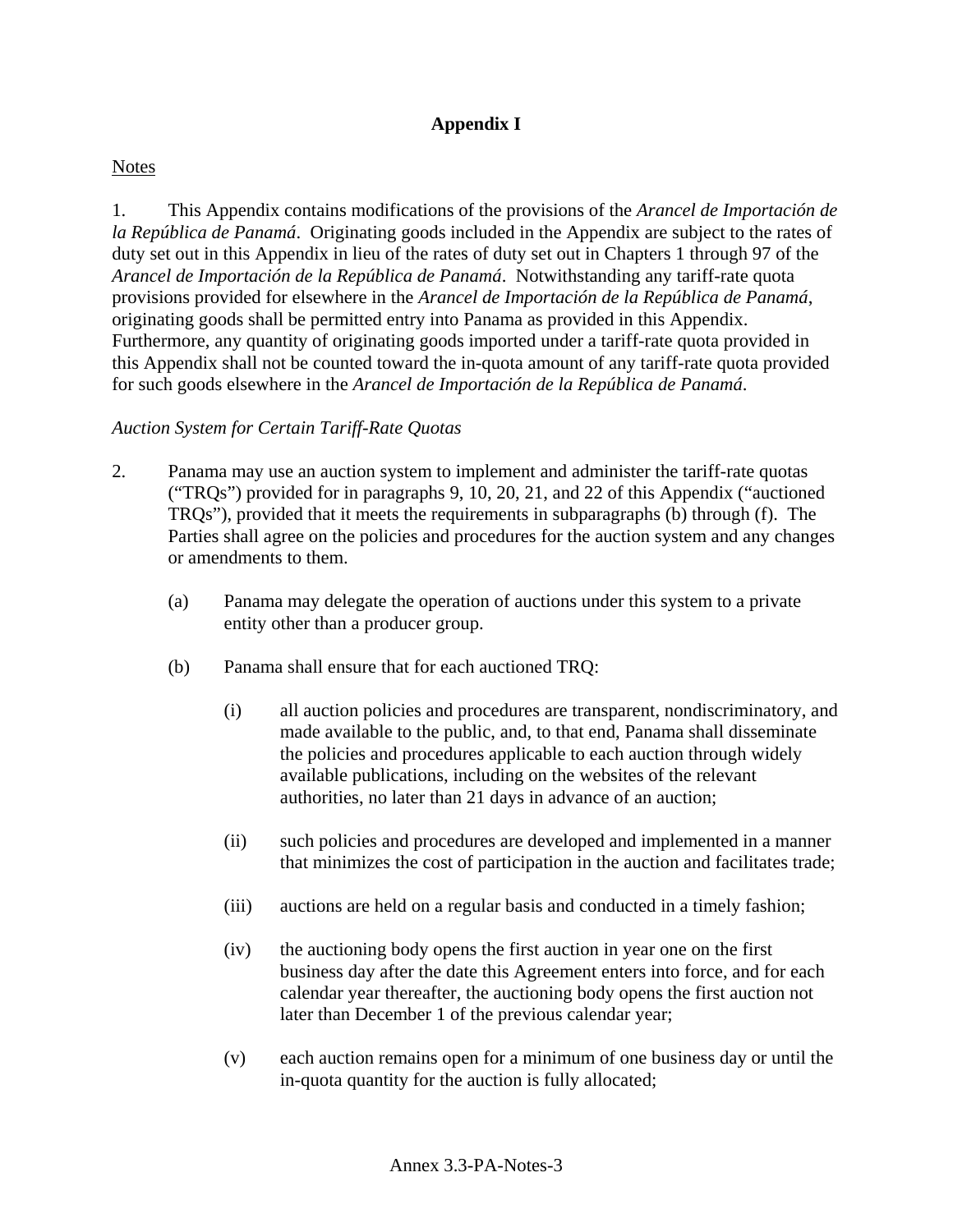- (vi) any in-quota quantity that has not been allocated during any auction and any balance in the annual in-quota quantity are offered at scheduled follow-up auctions that open within 45 days of the expiration of the previous auction period, or earlier upon request of an eligible importer, until the entire annual in-quota quantity has been allocated;
- (vii) at least 60 percent of the annual in-quota quantity is made available or allocated by July 1 of each year;
- (viii) any processor, retailer, restaurant, hotel or food service institution, distributor, or any other person of Panama that fulfills its legal and administrative requirements is eligible to participate as an importer in any auction, provided that no portion of an in-quota quantity is allocated to a producer group;
- (ix) the in-quota quantity is allocated in commercially viable shipping quantities; and
- (x) any fees charged related to the auction system are limited to the cost of the service rendered.
- (c) Panama shall not condition access to the in-quota quantity on:
	- (i) purchase of domestic production;
	- (ii) restrictions related to package size or product presentation;
	- (iii) re-exportation of the good; or
	- (iv) a requirement to complete delivery within a period of less than 90 days from the date of allocation.

Notwithstanding clause (iv), the auctioning body may require an importer to fill its allocation by the end of the calendar year.

- (d) To maximize utilization of its auctioned TRQs, Panama shall:
	- (i) ensure that the auctioning body requires a performance bond from importers;
	- (ii) provide that any importer that will not fill its TRQ allocation by the end of the calendar year shall surrender the unfilled portion by September 1 of each year;
	- (iii) ensure that the auctioning body holds a final auction by October 1 of each year to reallocate surrendered or unallocated in-quota quantities; and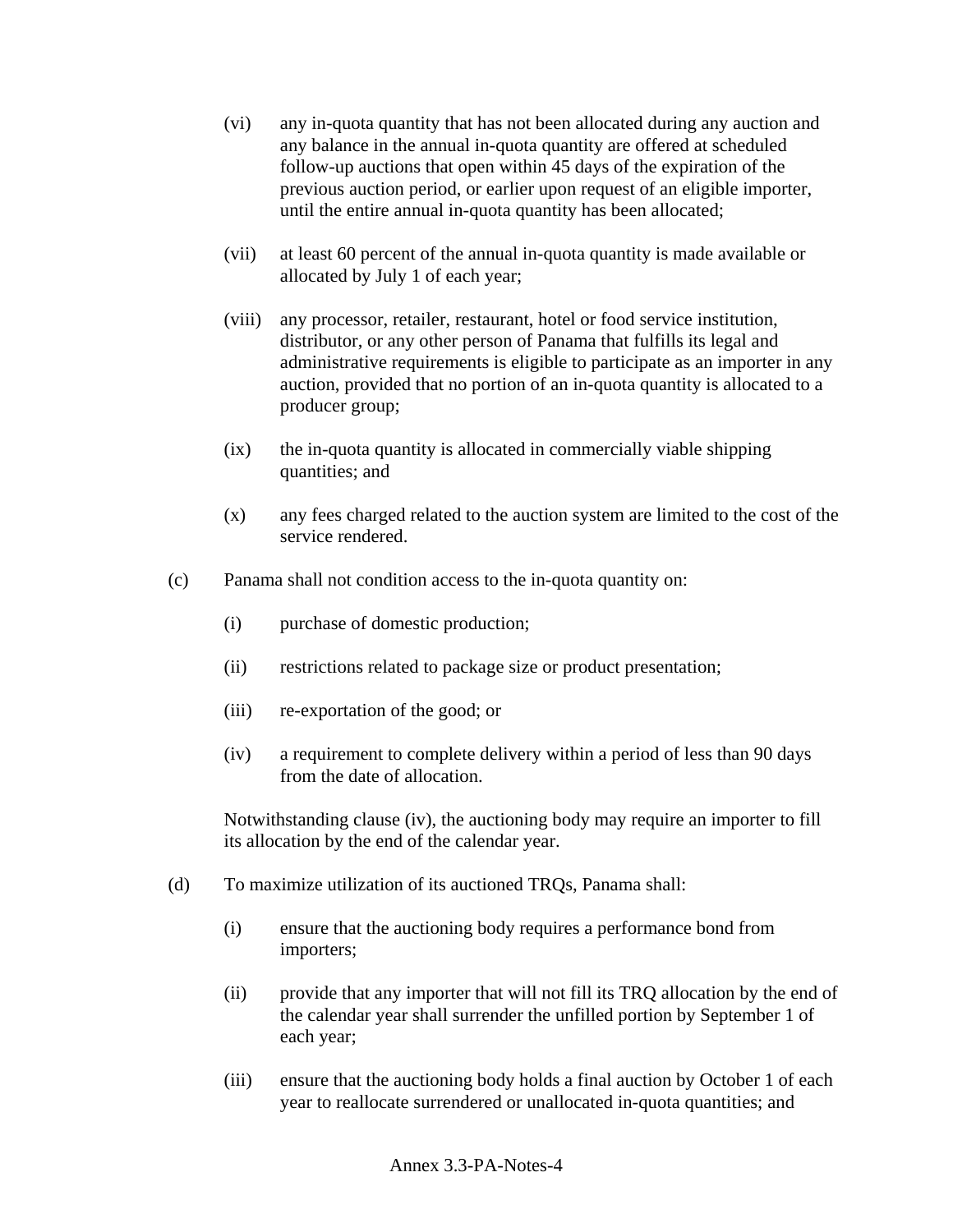- (iv) impose significant penalties on any importer that fails to import its allocated quantity and fails to surrender the unfilled portion of its allocation as provided in clause (ii), including forfeiture of the importer's performance bond as provided in clause (i) and loss of the right to participate in an auction for two consecutive years, unless the United States otherwise agrees.
- (e) Panama shall deem the date of the bill of lading for a shipment to be the date on which the quantity included in that shipment is counted for purposes of determining the level of fill of an auctioned TRQ.
- (f) Panama shall require that each member of the Board of Directors and the management of the auctioning body files an annual asset disclosure statement and does not participate in any decision where a conflict of interest or the appearance of a conflict of interest exists.
- $(g)$  (i) If the annual in-quota quantity of an auctioned TRQ is not filled in two of three consecutive years, the United States may request consultations on the operation of the auction system with a view to identifying and addressing the causes for the incomplete utilization of the in-quota quantity.
	- (ii) The Parties shall hold consultations within 30 days of the request.
	- (iii) Panama shall implement any agreement that the Parties reach on the means to eliminate impediments to full utilization of an auctioned TRQ within 60 days or on such other date as the Parties may agree.
	- (iv) If Panama does not implement an agreement in accordance with clause (iii), or if the consultations do not result in an agreement under clause (iii) within 90 days of the request for consultations or on such other date as the Parties may agree, Panama shall thereafter administer the relevant TRQ on a first-come, first-served basis.
- (h) At the request of either Party, the Parties shall consult on any matter related to the application or operation of this paragraph. The consultations shall begin within 15 business days of the receipt of the request or on such other date as the Parties may agree.

# *Licensing System for Certain Tariff-Rate Quotas*

3. Panama may use a licensing system to implement and administer the TRQs provided for in paragraphs 13, 14, and 25 of this Appendix, provided that, in addition to satisfying the requirements of Article 3.14, Panama meets the requirements in subparagraphs (a) and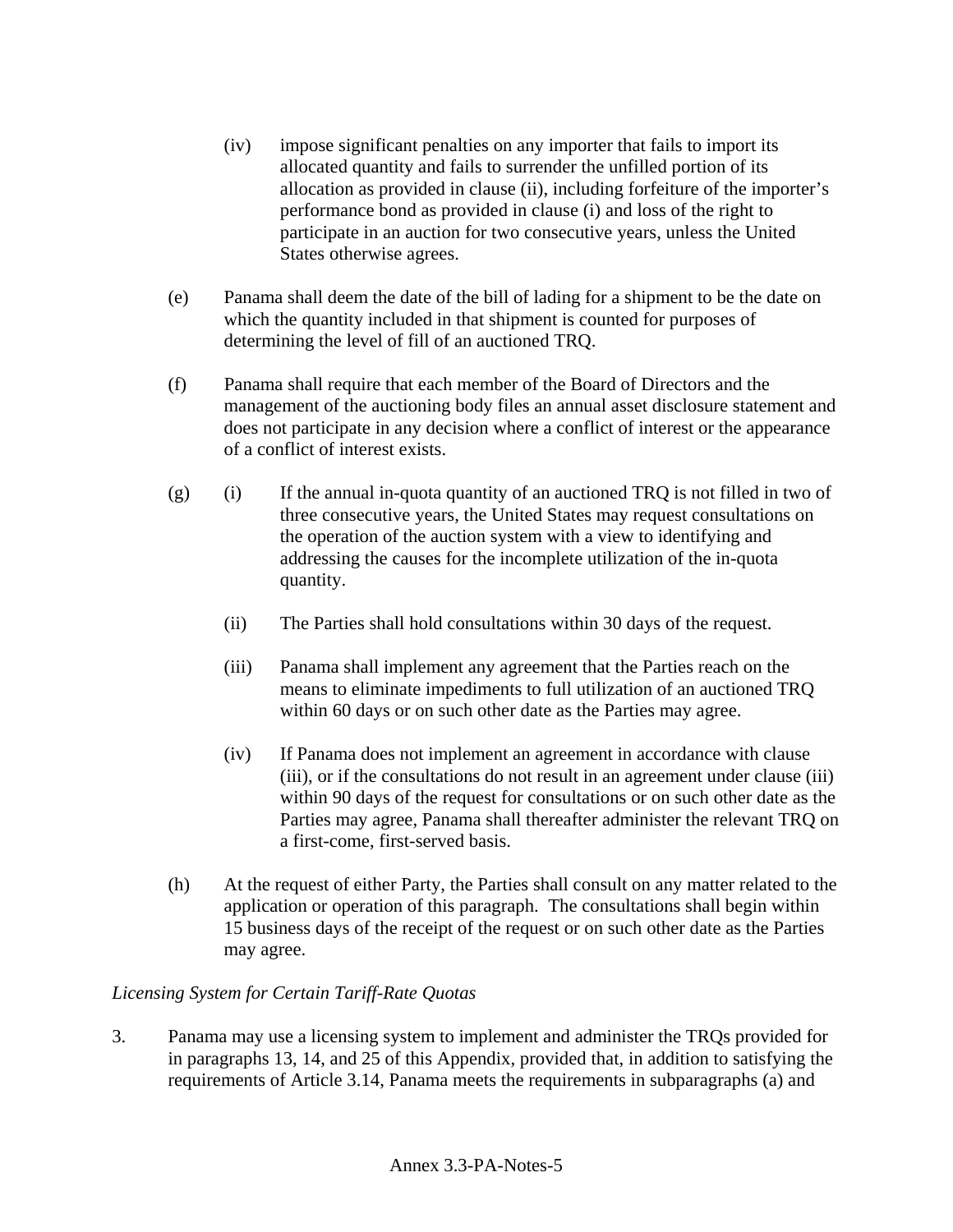(b). The Parties shall agree on the policies and procedures for this licensing system and any changes or amendments to them.

- (a) Panama's policies and procedures to implement and administer the TRQs shall be transparent, nondiscriminatory, and made available to the public, and, to that end, Panama shall disseminate its procedures through widely available publications, including on the websites of its relevant authorities.
- (b) Panama's procedures to administer the TRQs shall provide that:
	- (i) 80 percent of the annual in-quota quantity of the relevant TRQ shall be allocated, notwithstanding Article 3.14.2(b), to historical importers, and the remainder shall be allocated to new importers on a nondiscriminatory basis. Any remaining balance shall be allocated to interested importers on a nondiscriminatory basis;
	- (ii) the allocation to historical importers shall be made to each such importer in proportion to its share of total imports of the good of the United States during the most recent 24-month period for which trade data is available;
	- (iii) a new importer that imports goods under the TRQ for three consecutive years shall be considered a historical importer;
	- (iv) allocations shall be made and import licenses shall be made available in a manner that allows importation under the TRQ to begin on the date of entry into force of this Agreement and thereafter on January 1 of each year;
	- (v) any importer that will not fill its TRQ allocation by the end of the calendar year shall surrender the unfilled portion by October 1 of each year;
	- (vi) surrendered quantities shall be reallocated to interested importers on a nondiscriminatory basis by November 1 of each year;
	- (vii) any importer that fails to import its allocated quantity and fails to surrender the unfilled portion of its allocation as provided in clause (v) shall be subject to significant penalties to be agreed by the Parties; and
	- (viii) import licenses shall be valid until the end of the calendar year.
- (c) At the request of either Party, the Parties shall consult on any matter related to the application or operation of this paragraph. The consultations shall begin within 15 business days of the receipt of the request or on such other date as the Parties may agree.
- (d) For purposes of this paragraph: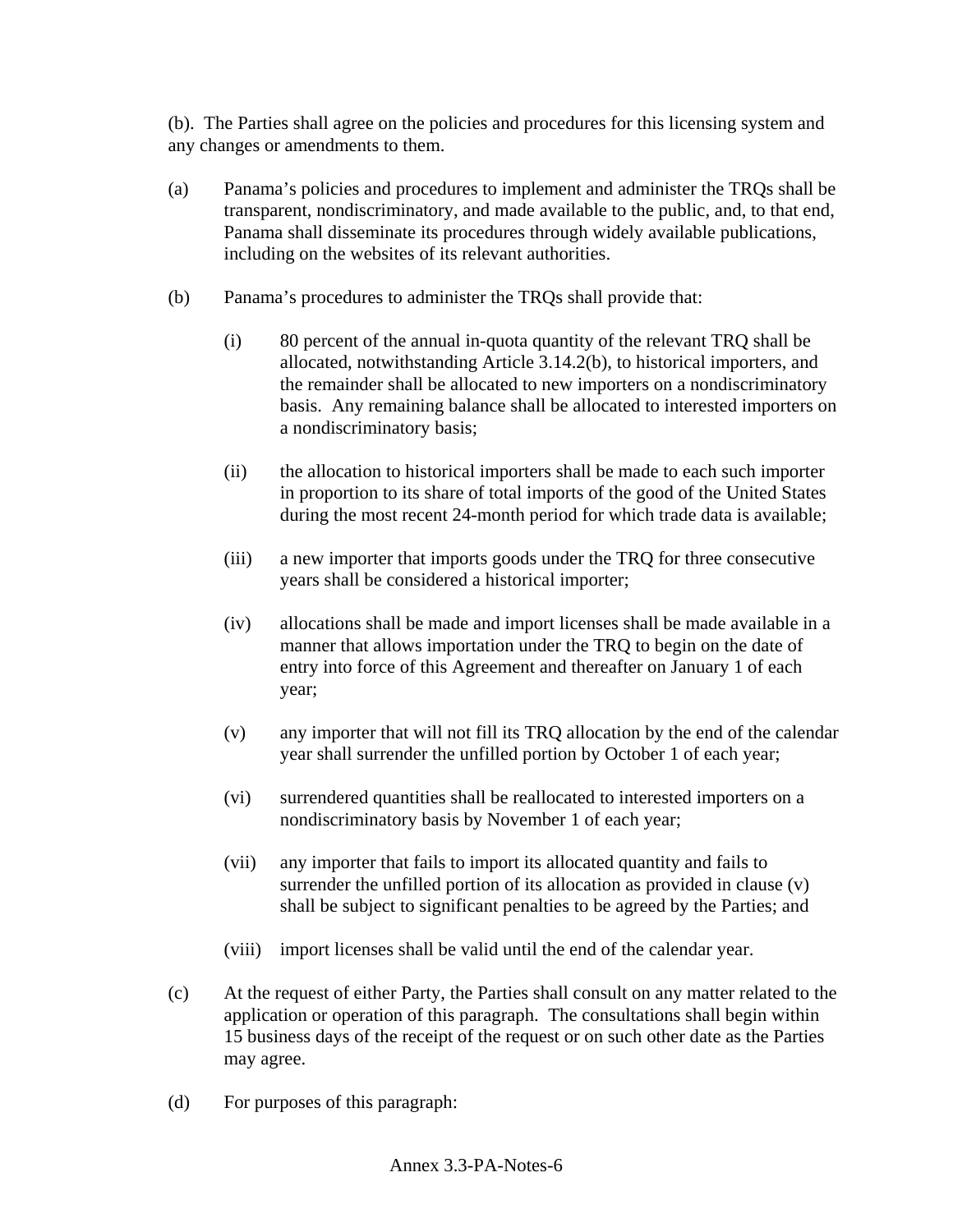**historical importer** means a person that imported the relevant good of the United States during the prior three consecutive years;

**new importer** means a person that does not qualify as a historical importer; and

**interested importer** includes historical importers and new importers.

### *Pork*

4. (a) The aggregate quantity of goods entered under the provisions listed in subparagraph (c) shall be free of duty in any calendar year specified herein, and shall not exceed the quantity specified below for the United States in each such year:

| Year           | Quantity      |
|----------------|---------------|
|                | (Metric tons) |
| $\mathbf{1}$   | 1,600         |
| $\overline{2}$ | 1,800         |
| 3              | 2,000         |
| $\overline{4}$ | 2,200         |
| 5              | 2,400         |
| 6              | 2,544         |
| 7              | 2,697         |
| 8              | 2,858         |
| 9              | 3,030         |
| 10             | 3,212         |
| 11             | 3,404         |
| 12             | 3,609         |
| 13             | 3,825         |
| 14             | 4,055         |
| 15             | unlimited     |

The quantities shall enter on a first-come, first-served basis.

 (b) Duties on goods entered in aggregate quantities in excess of the quantities listed in subparagraph (a) shall be removed in accordance with the provisions of staging category S in paragraph 3(g) of the General Notes of the Schedule of Panama to Annex 3.3.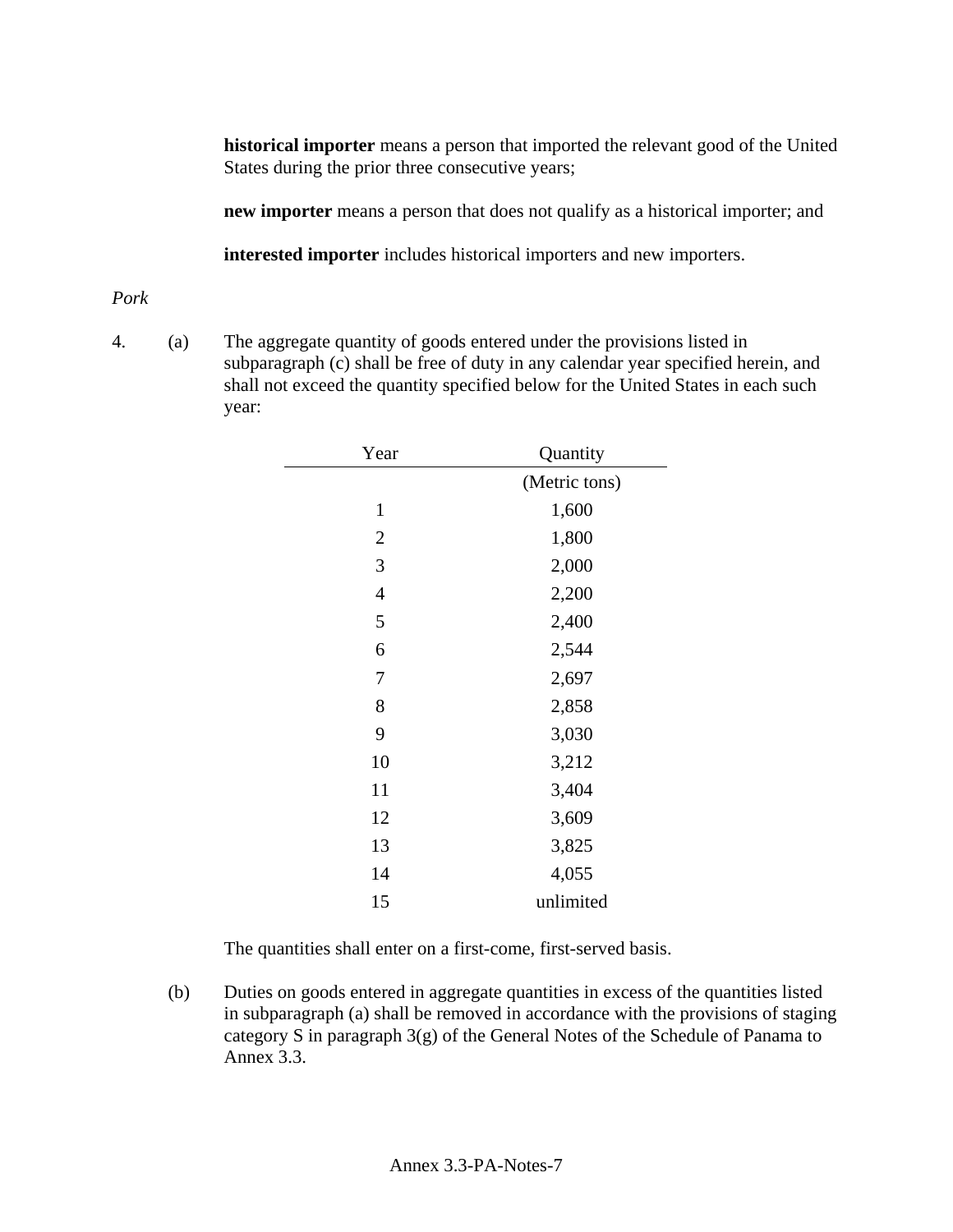(c) Subparagraphs (a) and (b) apply to the following *Arancel de Importación de la República de Panamá* provisions: 02031110, 02031120, 02031210, 02031290, 02031910, 02031920, 02031990, 02032110, 02032120, 02032210, 02032290, 02032910, 02032920, 02032990, 02101119, 02101190, 02101910, 02101929, 02101990, 16024111, 16024210, 16024290, and 16024919.

### *Pig Fat*

5. (a) The aggregate quantity of goods entered under the provisions listed in subparagraph (c) shall be free of duty in any calendar year specified herein, and shall not exceed the quantity specified below for the United States in each such year:

| Year         | Quantity      |
|--------------|---------------|
|              | (Metric tons) |
| $\mathbf{1}$ | 636           |
| $\mathbf{2}$ | 674           |
| 3            | 715           |
| 4            | 757           |
| 5            | 803           |
| 6            | 851           |
| 7            | 902           |
| 8            | 956           |
| 9            | 1,014         |
| 10           | 1,075         |
| 11           | 1,139         |
| 12           | 1,207         |
| 13           | 1,280         |
| 14           | 1,357         |
| 15           | unlimited     |

The quantities shall enter on a first-come, first-served basis.

- (b) Duties on goods entered in aggregate quantities in excess of the quantities listed in subparagraph (a) shall be removed in accordance with the provisions of staging category E in Annex 3.3, paragraph 1(e).
- (c) Subparagraphs (a) and (b) apply to the following *Arancel de Importación de la República de Panamá* provisions: 02090011, 02090012, 02090019, 02090021, 02101111, and 02101921.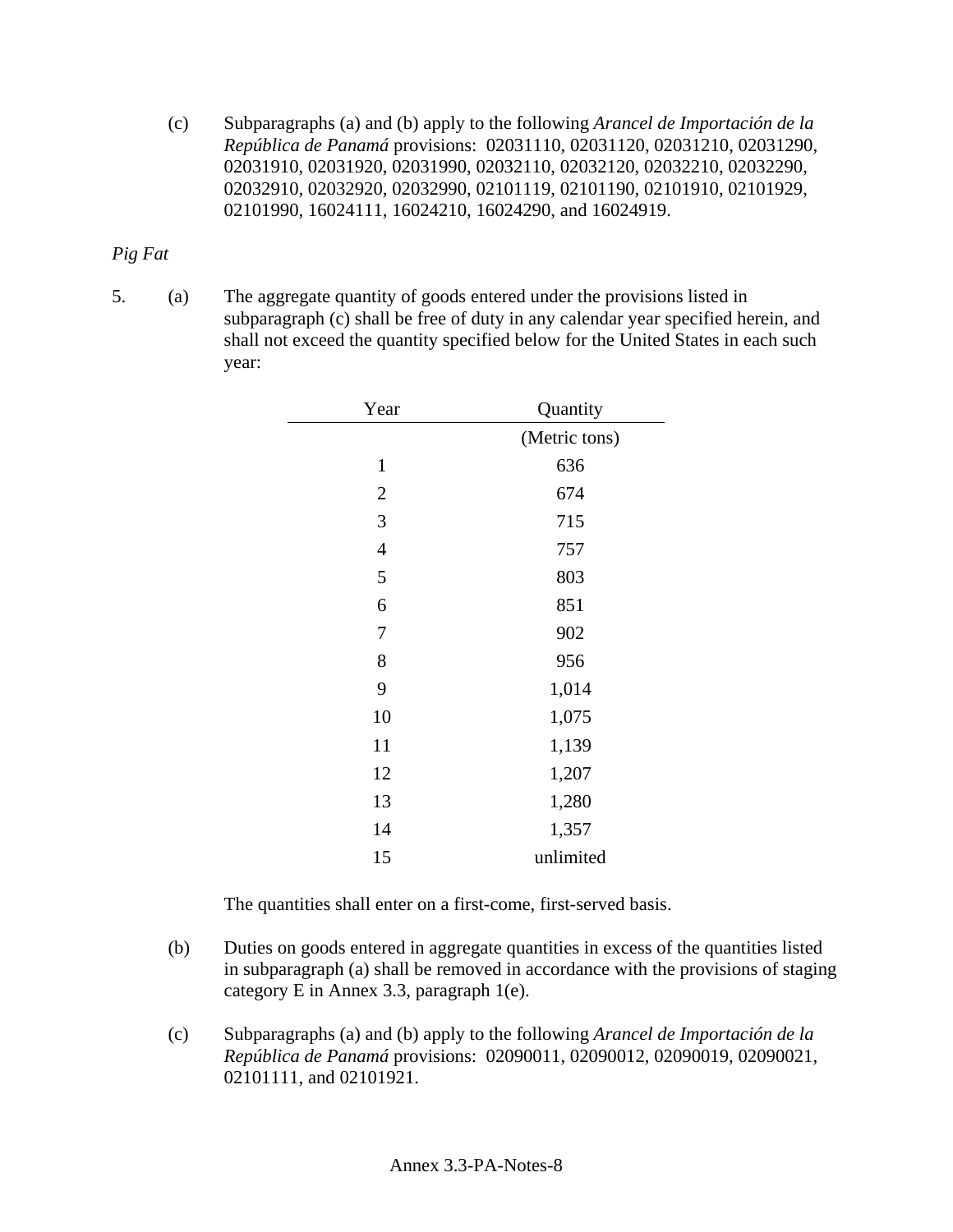### *Certain Processed Pork Products*

6. (a) The aggregate quantity of goods entered under the provisions listed in subparagraph (c) shall be free of duty in any calendar year specified herein, and shall not exceed the quantity specified below for the United States in each such year:

| Year           | Quantity      |
|----------------|---------------|
|                | (Metric tons) |
| $\mathbf{1}$   | 318           |
| $\overline{2}$ | 337           |
| 3              | 357           |
| $\overline{4}$ | 379           |
| 5              | 401           |
| 6              | 426           |
| 7              | 451           |
| 8              | 478           |
| 9              | 507           |
| 10             | 537           |
| 11             | 569           |
| 12             | 604           |
| 13             | 640           |
| 14             | 678           |
| 15             | unlimited     |

The quantities shall enter on a first-come, first-served basis.

- (b) Duties on goods entered in aggregate quantities in excess of the quantities listed in subparagraph (a) shall be removed in accordance with the provisions of staging category E in Annex 3.3, paragraph 1(e).
- (c) Subparagraphs (a) and (b) apply to the following *Arancel de Importación de la República de Panamá* provisions: 16024914, 16024915, and 16024990.

## *Chicken Leg Quarters (Bone-in)*

| Year | Quantity |
|------|----------|
|------|----------|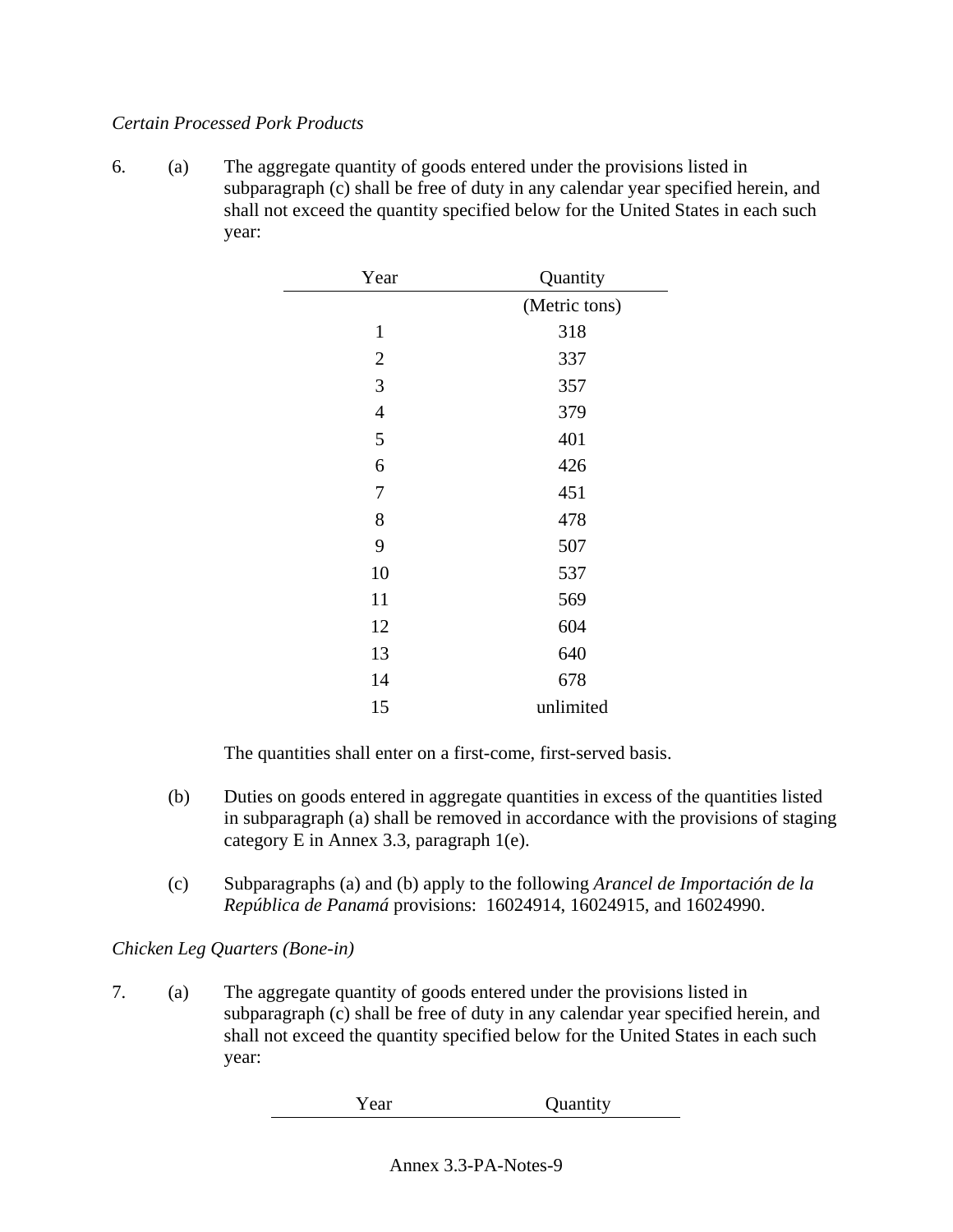|                | (Metric tons) |
|----------------|---------------|
| $\mathbf{1}$   | 660           |
| $\overline{2}$ | 726           |
| 3              | 799           |
| $\overline{4}$ | 878           |
| 5              | 966           |
| 6              | 1,063         |
| 7              | 1,169         |
| 8              | 1,286         |
| 9              | 1,415         |
| 10             | 1,556         |
| 11             | 1,712         |
| 12             | 1,883         |
| 13             | 2,071         |
| 14             | 2,278         |
| 15             | 2,506         |
| 16             | 2,757         |
| 17             | 3,033         |
| 18             | unlimited     |

The quantities shall be allocated and enter in accordance with the terms of an Export Trade Certificate of Review (ETCR), provided an ETCR is approved pursuant to the *Export Trading Company Act of 1982*, 15 U.S.C. §§ 4011-4021 (2000). There shall be no import licensing requirement for quantities allocated and entered in accordance with the ETCR. If an ETCR is not approved, the quantities shall be allocated in a manner to be established by mutual agreement of Panama and the United States.

- (b) Duties on goods entered in aggregate quantities in excess of the quantities listed in subparagraph (a) shall be removed in accordance with the provisions of staging category W in paragraph 3(k) of the General Notes of the Schedule of Panama to Annex 3.3.
- (c) Subparagraphs (a) and (b) apply to the following *Arancel de Importación de la República de Panamá* provisions: 02071319c (bone-in) and 02071419c (bonein).

## *Fluid Milk*

8. (a) The aggregate quantity of goods entered under the provisions listed in subparagraph (c) shall be free of duty in any calendar year specified herein, and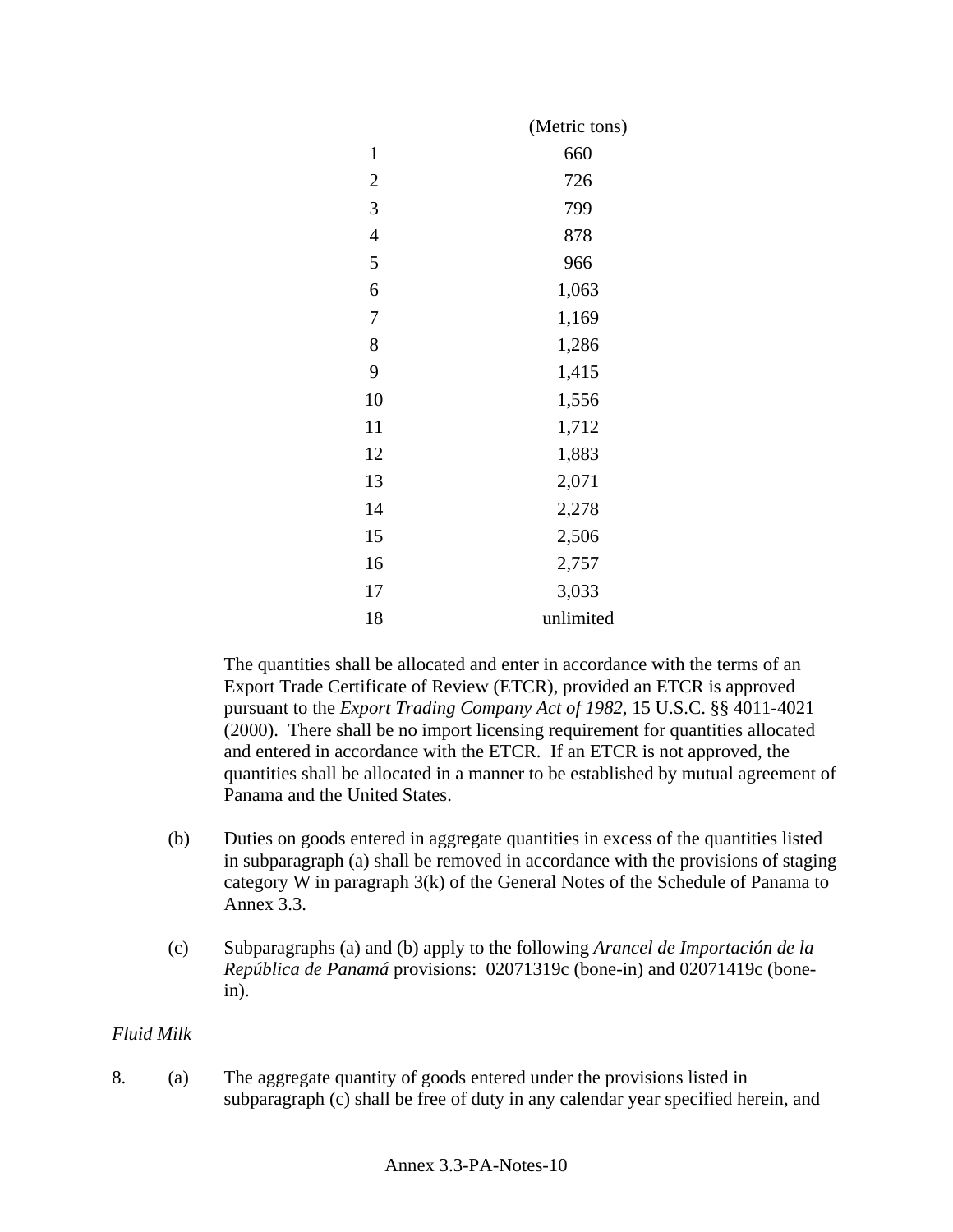| Year             | Quantity      |
|------------------|---------------|
|                  | (Metric tons) |
| $\mathbf{1}$     | 11            |
| $\overline{2}$   | 11            |
| 3                | 12            |
| $\overline{4}$   | 12            |
| $\mathfrak{S}$   | 13            |
| 6                | 13            |
| $\boldsymbol{7}$ | 14            |
| 8                | 15            |
| 9                | 16            |
| 10               | 16            |
| 11               | 17            |
| 12               | 18            |
| 13               | 19            |
| 14               | 20            |
| 15               | unlimited     |

shall not exceed the quantity specified below for the United States in each such year:

The quantities shall enter on a first-come, first-served basis.

- (b) Duties on goods entered in aggregate quantities in excess of the quantities listed in subparagraph (a), shall be removed in accordance with the provisions of staging category G in Annex 3.3, paragraph 1(g).
- (c) Subparagraphs (a) and (b) apply to the following *Arancel de Importación de la República de Panamá* provisions: 04011000, 04012010, 04012020, 04012090, 04013010, and 04013021.

## *Nonfat Dry Milk*

9. (a) The aggregate quantity of goods entered under the provisions listed in subparagraph (c) shall be free of duty in any calendar year specified herein, and shall not exceed the quantity specified below for the United States in each such year:

Year Quantity

(Metric tons)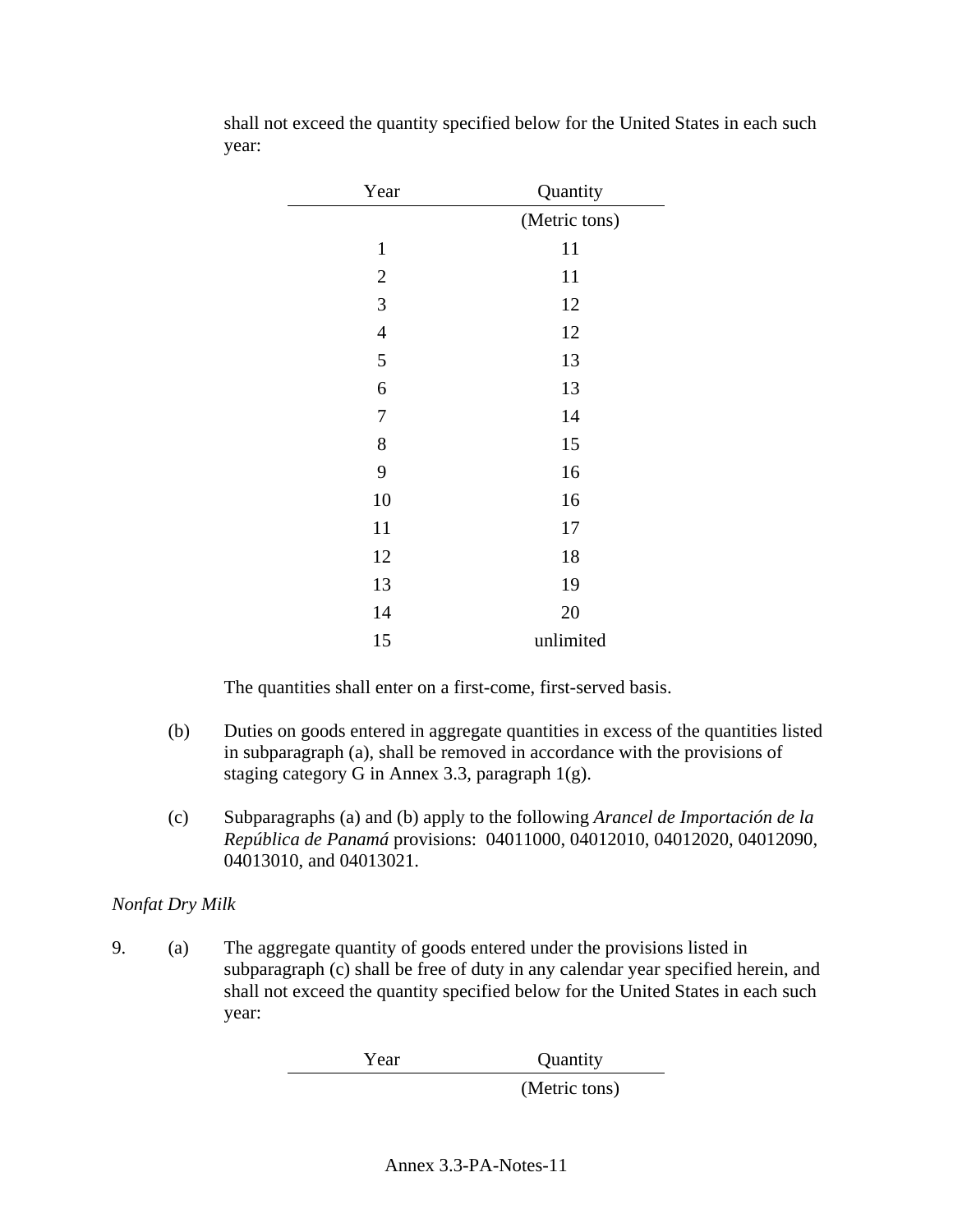| $\mathbf{1}$   | 2,625     |
|----------------|-----------|
| 2              | 2,756     |
| 3              | 2,894     |
| $\overline{4}$ | 3,039     |
| 5              | 3,191     |
| 6              | 3,350     |
| 7              | 3,518     |
| 8              | 3,694     |
| 9              | 3,878     |
| 10             | 4,072     |
| 11             | 4,276     |
| 12             | 4,490     |
| 13             | 4,714     |
| 14             | 4,950     |
| 15             | 5,197     |
| 16             | 5,457     |
| 17             | unlimited |

- (b) Duties on goods entered in aggregate quantities in excess of the quantities listed in subparagraph (a), shall be removed in accordance with the provisions of staging category H in Annex 3.3, paragraph 1(h).
- (c) Subparagraphs (a) and (b) apply to the following *Arancel de Importación de la República de Panamá* provisions: 04021091, 04021092, 04021099, and 04039022.

## *Whole Milk Powder*

| Year | Quantity      |
|------|---------------|
|      | (Metric tons) |
|      | 53            |
| っ    | 55            |
| 2    | 58            |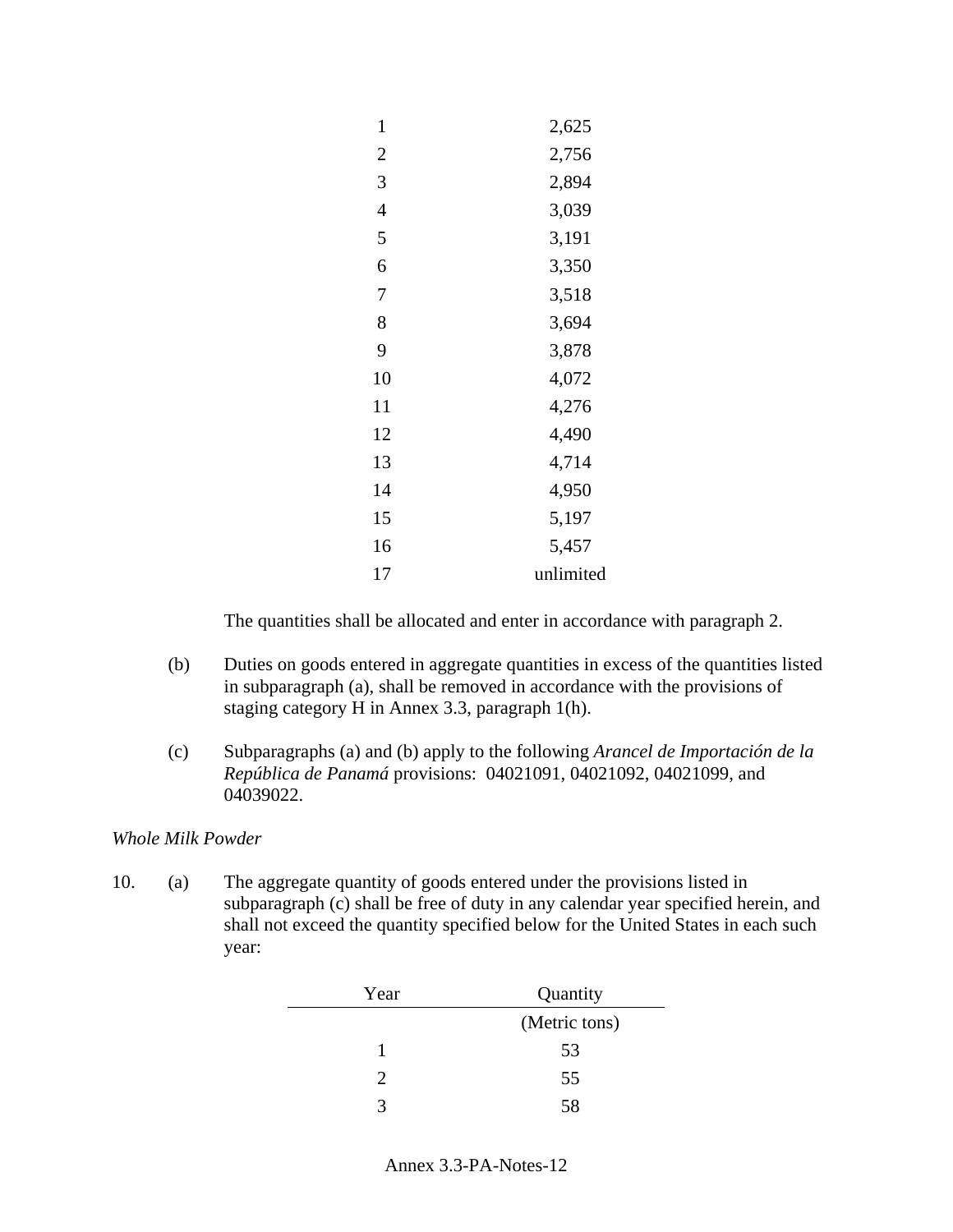| 4              | 61        |
|----------------|-----------|
| 5              | 64        |
| 6              | 67        |
| $\overline{7}$ | 70        |
| 8              | 74        |
| 9              | 78        |
| 10             | 81        |
| 11             | 86        |
| 12             | 90        |
| 13             | 94        |
| 14             | 99        |
| 15             | 104       |
| 16             | unlimited |
|                |           |

- (b) Duties on goods entered in aggregate quantities in excess of the quantities listed in subparagraph (a), shall be removed in accordance with the provisions of staging category U in paragraph 3(i) of the General Notes of the Schedule of Panama to Annex 3.3.
- (c) Subparagraphs (a) and (b) apply to the following *Arancel de Importación de la República de Panamá* provisions: 04022191, 04022199, 04022991, 04022999, and 04039023.

#### *Yogurt*

| Year | Quantity      |
|------|---------------|
|      | (Metric tons) |
| 1    | 53            |
| 2    | 55            |
| 3    | 58            |
| 4    | 61            |
| 5    | 64            |
| 6    |               |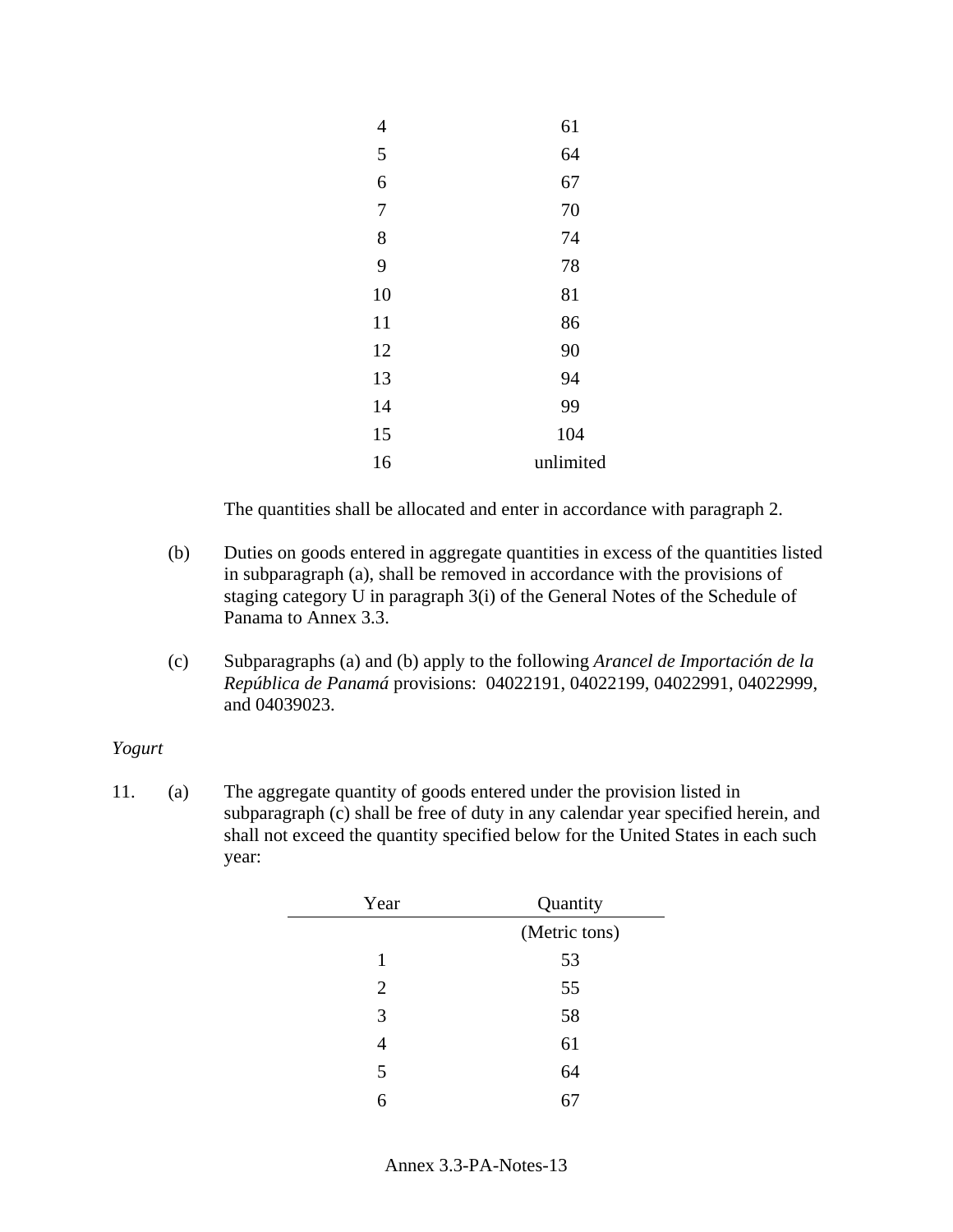| 7  | 70        |
|----|-----------|
| 8  | 74        |
| 9  | 78        |
| 10 | 81        |
| 11 | 86        |
| 12 | 90        |
| 13 | 94        |
| 14 | 99        |
| 15 | unlimited |

The quantities shall enter on a first-come, first-served basis.

- (b) Duties on goods entered in aggregate quantities in excess of the quantities listed in subparagraph (a), shall be removed in accordance with the provisions of staging category G in Annex 3.3, paragraph 1(g).
- (c) Subparagraphs (a) and (b) apply to the following *Arancel de Importación de la República de Panamá* provisions: 04031010, 04031021, 04031022, 04031031, 04031032, 04031091, and 04031099.

#### *Butter*

| Year           | Quantity      |
|----------------|---------------|
|                | (Metric tons) |
| $\mathbf{1}$   | 116           |
| $\overline{2}$ | 121           |
| 3              | 127           |
| $\overline{4}$ | 134           |
| 5              | 140           |
| 6              | 147           |
| 7              | 155           |
| 8              | 163           |
| 9              | 171           |
| 10             | 179           |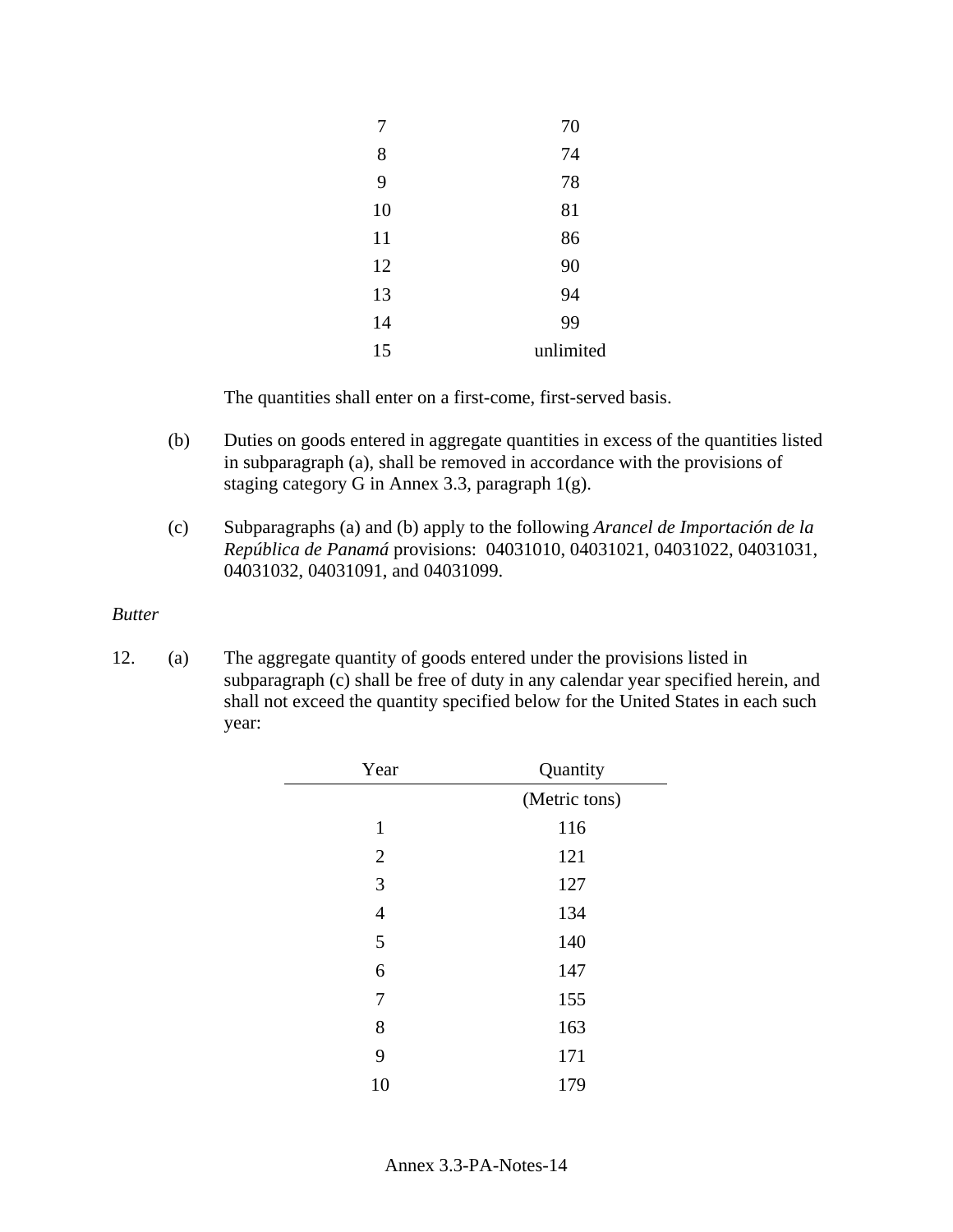| 11 | 188       |
|----|-----------|
| 12 | 198       |
| 13 | 207       |
| 14 | 218       |
| 15 | unlimited |

The quantities shall enter on a first-come, first-served basis.

- (b) Duties on goods entered in aggregate quantities in excess of the quantities listed in subparagraph (a), shall be removed in accordance with the provisions of staging category G in Annex 3.3, paragraph 1(g).
- (c) Subparagraphs (a) and (b) apply to the following *Arancel de Importación de la República de Panamá* provisions: 04051000, 04052010, 04052090, and 04059090.

### *Cheddar Cheese*

| Year           | Quantity      |
|----------------|---------------|
|                | (Metric tons) |
| $\mathbf{1}$   | 364           |
| $\mathbf{2}$   | 379           |
| 3              | 394           |
| $\overline{4}$ | 409           |
| 5              | 426           |
| 6              | 443           |
| $\sqrt{ }$     | 461           |
| 8              | 479           |
| 9              | 498           |
| 10             | 518           |
| 11             | 539           |
| 12             | 560           |
| 13             | 583           |
| 14             | 606           |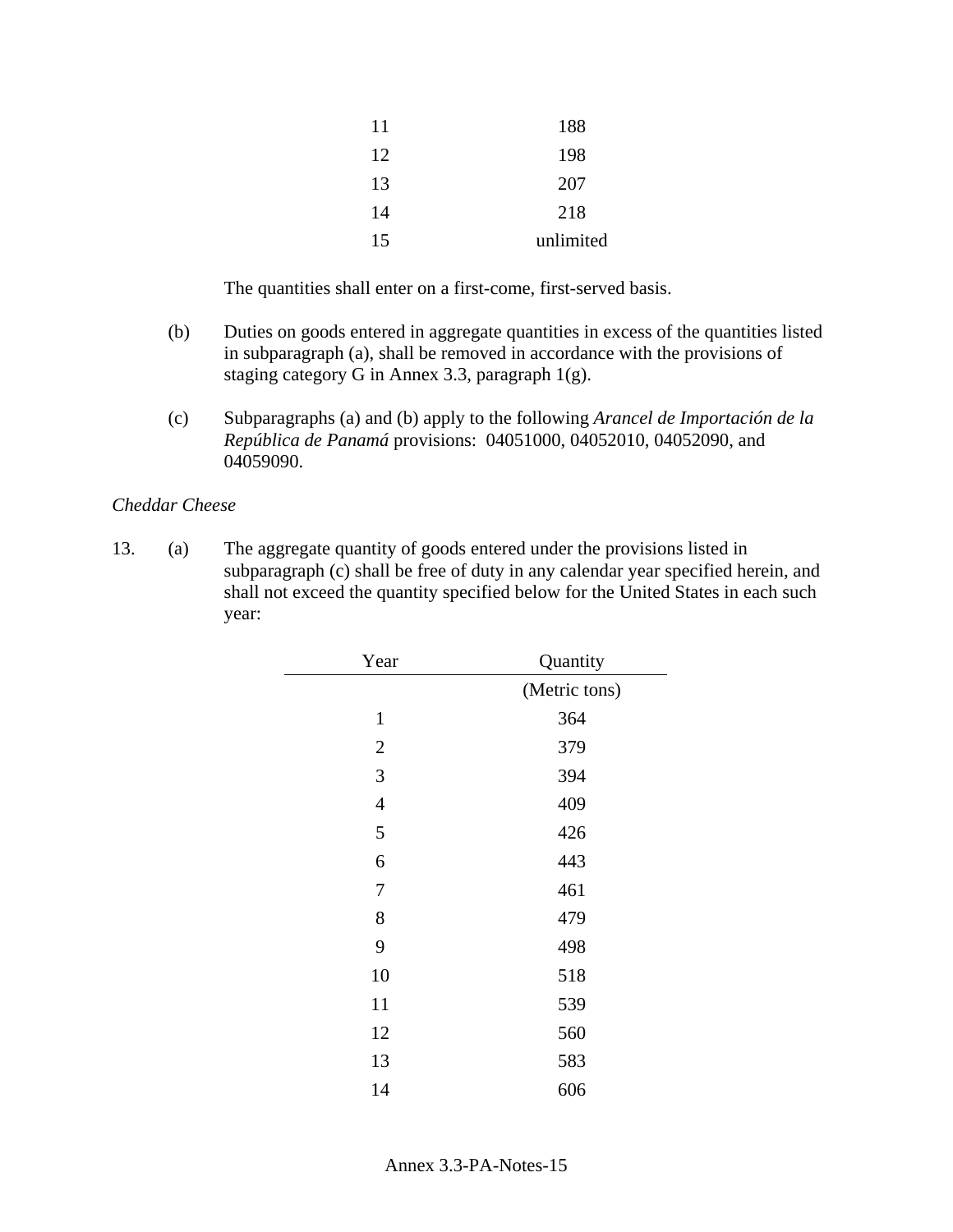| 15  | 630       |
|-----|-----------|
| -16 | unlimited |

- (b) Duties on goods entered in aggregate quantities in excess of the quantities listed in subparagraph (a), shall be removed in accordance with the provisions of staging category U in paragraph 3(i) of the General Notes of the Schedule of Panama to Annex 3.3.
- (c) Subparagraphs (a) and (b) apply to the following *Arancel de Importación de la República de Panamá* provisions: 04039013, 04069011, and 04069019.

#### *Other Cheese*

| Year           | Quantity      |
|----------------|---------------|
|                | (Metric tons) |
| $\mathbf{1}$   | 364           |
| $\overline{2}$ | 379           |
| 3              | 394           |
| $\overline{4}$ | 409           |
| 5              | 426           |
| 6              | 443           |
| 7              | 461           |
| 8              | 479           |
| 9              | 498           |
| 10             | 518           |
| 11             | 539           |
| 12             | 560           |
| 13             | 583           |
| 14             | 606           |
| 15             | 630           |
| 16             | 656           |
| 17             | unlimited     |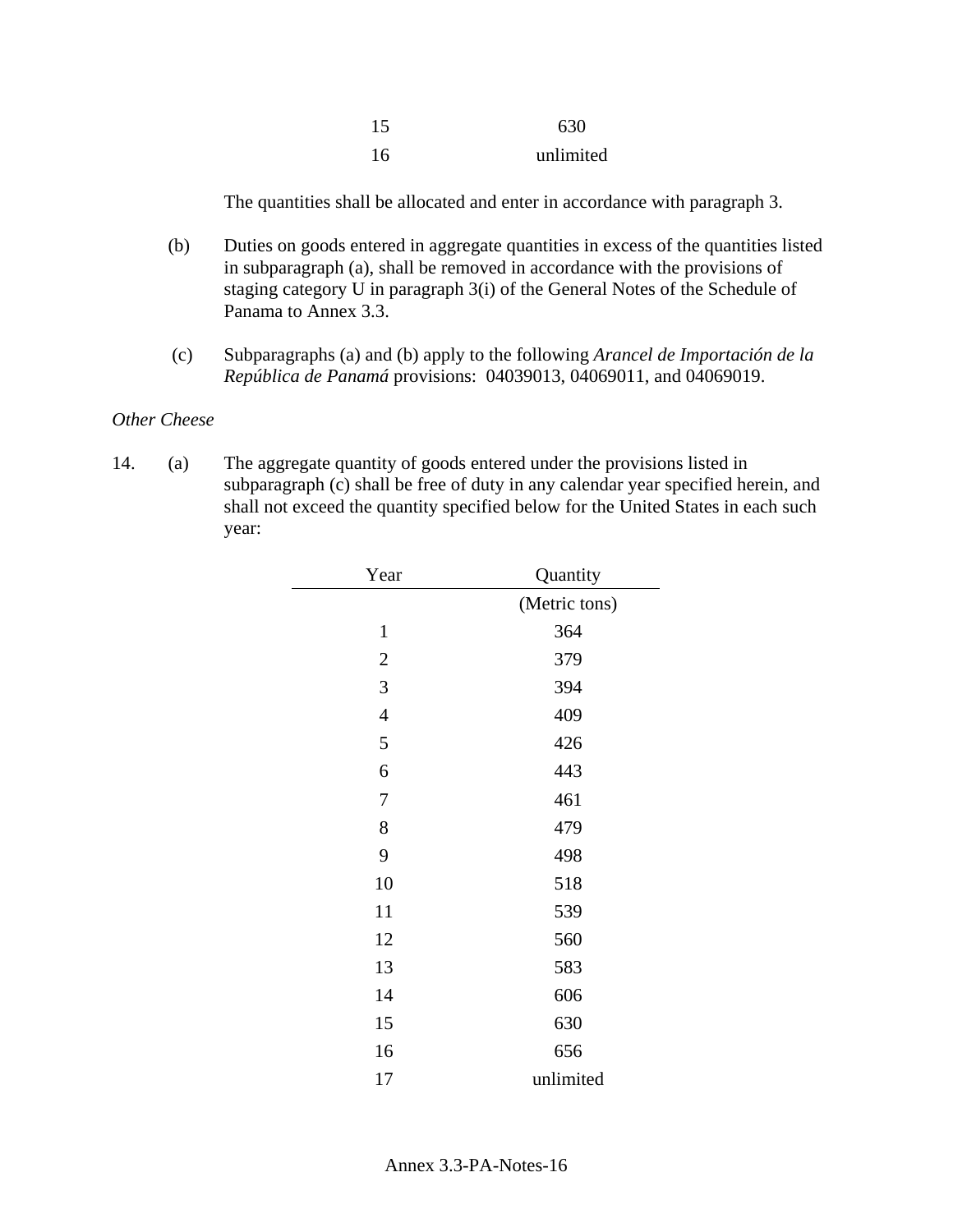- (b) Duties on goods entered in aggregate quantities in excess of the quantities listed in subparagraph (a), shall be removed in accordance with the provisions of staging category H in Annex 3.3, paragraph 1(h).
- (c) Subparagraphs (a) and (b) apply to the following *Arancel de Importación de la República de Panamá* provisions: 04061010, 04061090, 04062010, 04062090, 04063000, 04064000, 04069020, and 04069090.

### *Ice Cream*

15. (a) The aggregate quantity of goods entered under the provision listed in subparagraph (c) shall be free of duty in any calendar year specified herein, and shall not exceed the quantity specified below for the United States in each such year:

| Year           | Quantity      |
|----------------|---------------|
|                | (Metric Tons) |
| $\mathbf{1}$   | 263           |
| $\mathbf{2}$   | 276           |
| 3              | 289           |
| $\overline{4}$ | 304           |
| 5              | 319           |
| 6              | 335           |
| 7              | 352           |
| 8              | 369           |
| 9              | 388           |
| 10             | 407           |
| 11             | 428           |
| 12             | 449           |
| 13             | 471           |
| 14             | 495           |
| 15             | 520           |
| 16             | unlimited     |

The quantities shall enter on a first-come, first-served basis.

(b) Duties on goods entered in aggregate quantities in excess of the quantities listed in subparagraph (a), shall be removed in accordance with the provisions of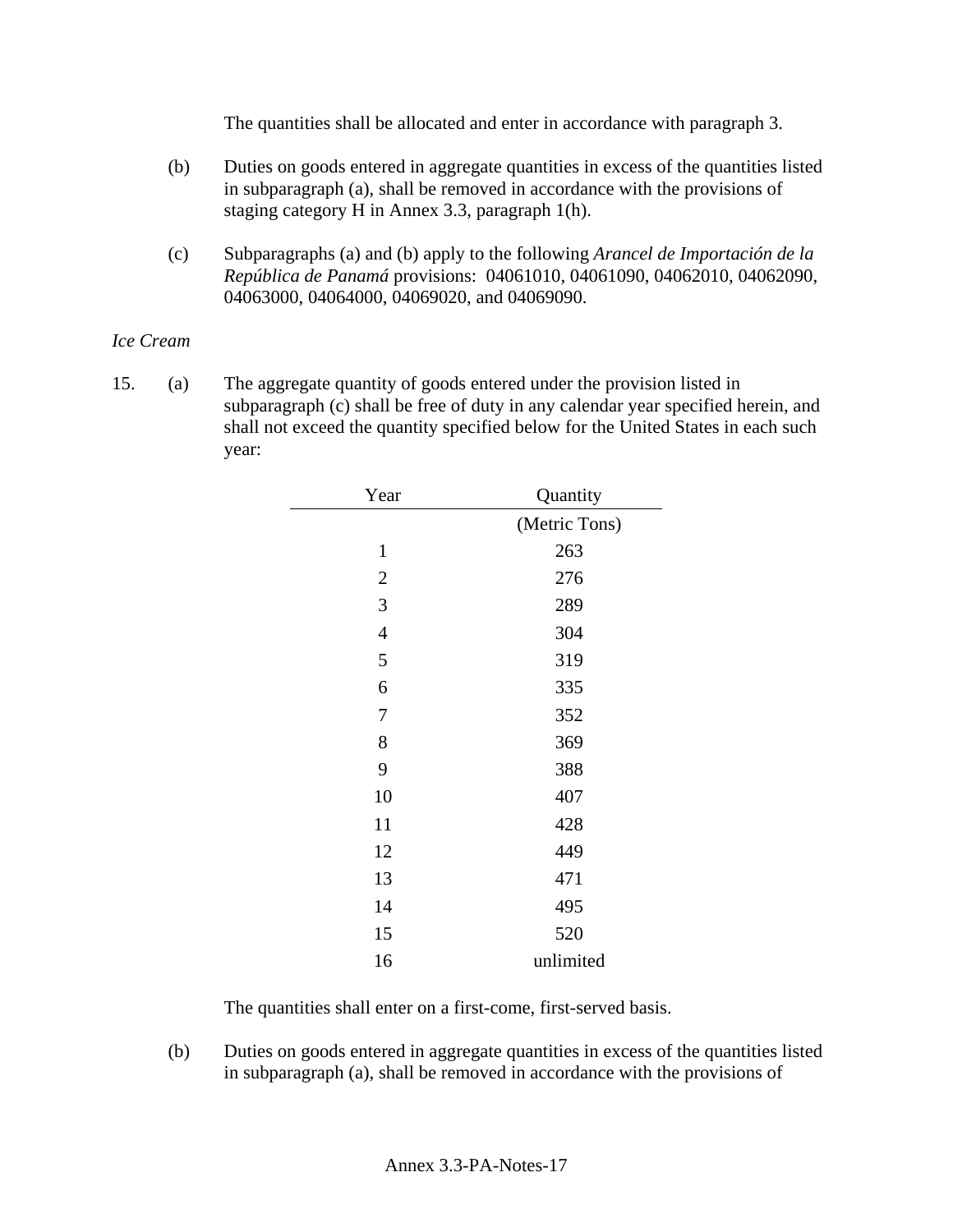staging category V in paragraph 3(j) of the General Notes of the Schedule of Panama to Annex 3.3.

(c) Subparagraphs (a) and (b) apply to the following *Arancel de Importación de la República de Panamá* provisions: 21050010, 21050091, and 21050099.

### *Other Dairy Products*

16. (a) The aggregate quantity of goods entered under the provisions listed in subparagraph (c) shall be free of duty in any calendar year specified herein, and shall not exceed the quantity specified below for the United States in each such year:

| Year           | Quantity      |
|----------------|---------------|
|                | (Metric tons) |
| $\mathbf{1}$   | 137           |
| $\mathbf{2}$   | 143           |
| 3              | 150           |
| $\overline{4}$ | 158           |
| 5              | 166           |
| 6              | 174           |
| 7              | 183           |
| 8              | 192           |
| 9              | 202           |
| 10             | 212           |
| 11             | 222           |
| 12             | 233           |
| 13             | 245           |
| 14             | 257           |
| 15             | unlimited     |

The quantities shall enter on a first-come, first-served basis.

- (b) Duties on goods entered in aggregate quantities in excess of the quantities listed in subparagraph (a), shall be removed in accordance with the provisions of staging category G in Annex 3.3, paragraph 1(g).
- (c) Subparagraphs (a) and (b) apply to the following *Arancel de Importación de la República de Panamá* provisions: 19011019, 19019023, 22029011, and 22029019.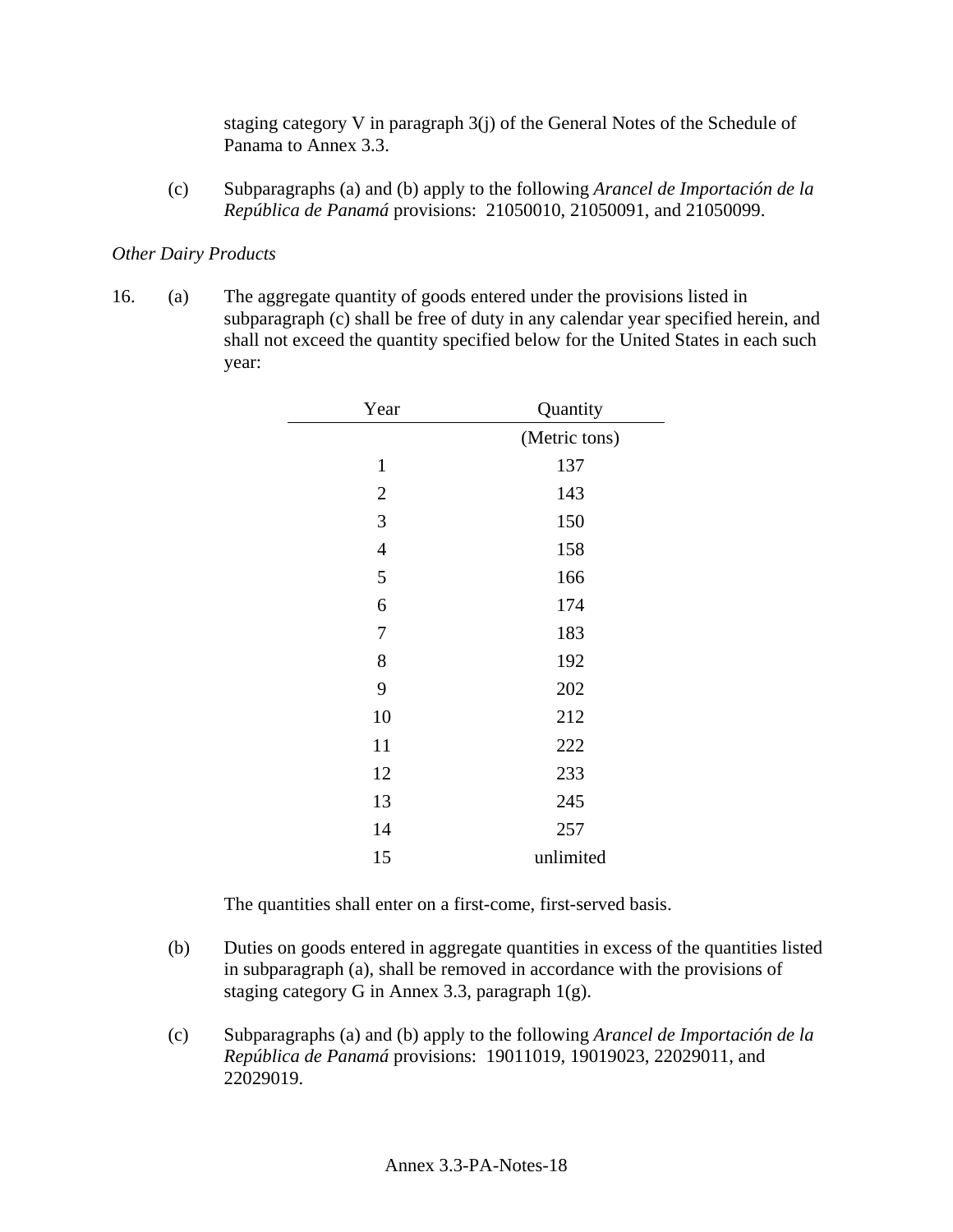### *Fresh or Chilled Potatoes*

17. (a) The aggregate quantity of goods entered under the provision listed in subparagraph (c) shall be free of duty in any calendar year specified herein, and shall not exceed the quantity specified below for the United States in each such year:

| Year           | Quantity      |
|----------------|---------------|
|                | (Metric tons) |
| $\mathbf{1}$   | 765           |
| $\overline{2}$ | 780           |
| 3              | 796           |
| $\overline{4}$ | 812           |
| 5              | 828           |
| 6              | 845           |
| $\overline{7}$ | 862           |
| 8              | 879           |
| 9              | 896           |
| 10             | 914           |
| 11             | 933           |
| 12             | 951           |
| 13             | 970           |
| 14             | 990           |
| 15             | 1,010         |

After year 15, the in-quota quantity shall increase in each year by two percent of the previous year's in-quota quantity.

The quantities shall enter on a first-come, first-served basis.

- (b) Goods entered in aggregate quantities in excess of the quantities listed in subparagraph (a) shall continue to receive most-favored-nation duty treatment.
- (c) Subparagraphs (a) and (b) apply to the following *Arancel de Importación de la República de Panamá* provision: 07019000.

## *Fresh or Chilled Onions*

18. (a) The aggregate quantity of goods entered under the provision listed in subparagraph (c) shall be free of duty in any calendar year specified herein, and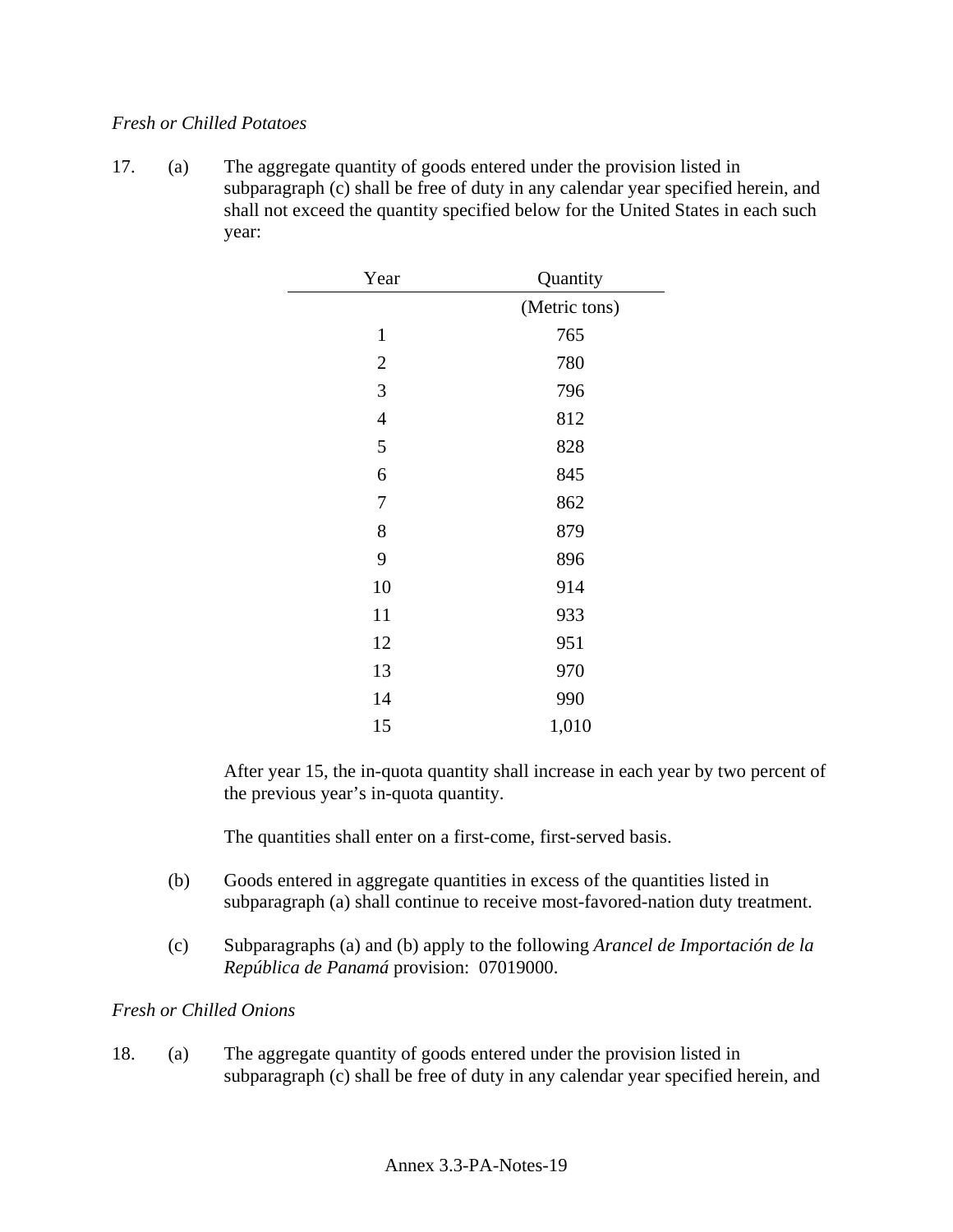| Year           | Quantity      |
|----------------|---------------|
|                | (Metric tons) |
| $\mathbf{1}$   | 816           |
| $\overline{2}$ | 832           |
| 3              | 849           |
| $\overline{4}$ | 866           |
| 5              | 883           |
| 6              | 901           |
| 7              | 919           |
| 8              | 937           |
| 9              | 956           |
| 10             | 975           |
| 11             | 995           |
| 12             | 1,015         |
| 13             | 1,035         |
| 14             | 1,056         |
| 15             | 1,077         |

shall not exceed the quantity specified below for the United States in each such year:

After year 15, the in-quota quantity shall increase in each year by two percent of the previous year's in-quota quantity.

The quantities shall enter on a first-come, first-served basis.

- (b) Goods entered in aggregate quantities in excess of the quantities listed in subparagraph (a) shall continue to receive most-favored-nation duty treatment.
- (c) Subparagraphs (a) and (b) apply to the following *Arancel de Importación de la República de Panamá* provision: 07031000.

## *Dried Kidney Beans*

19. (a) The aggregate quantity of goods entered under the provision listed in subparagraph (c) shall be free of duty in any calendar year specified herein, and shall not exceed the quantity specified below for the United States in each such year:

Year **Quantity**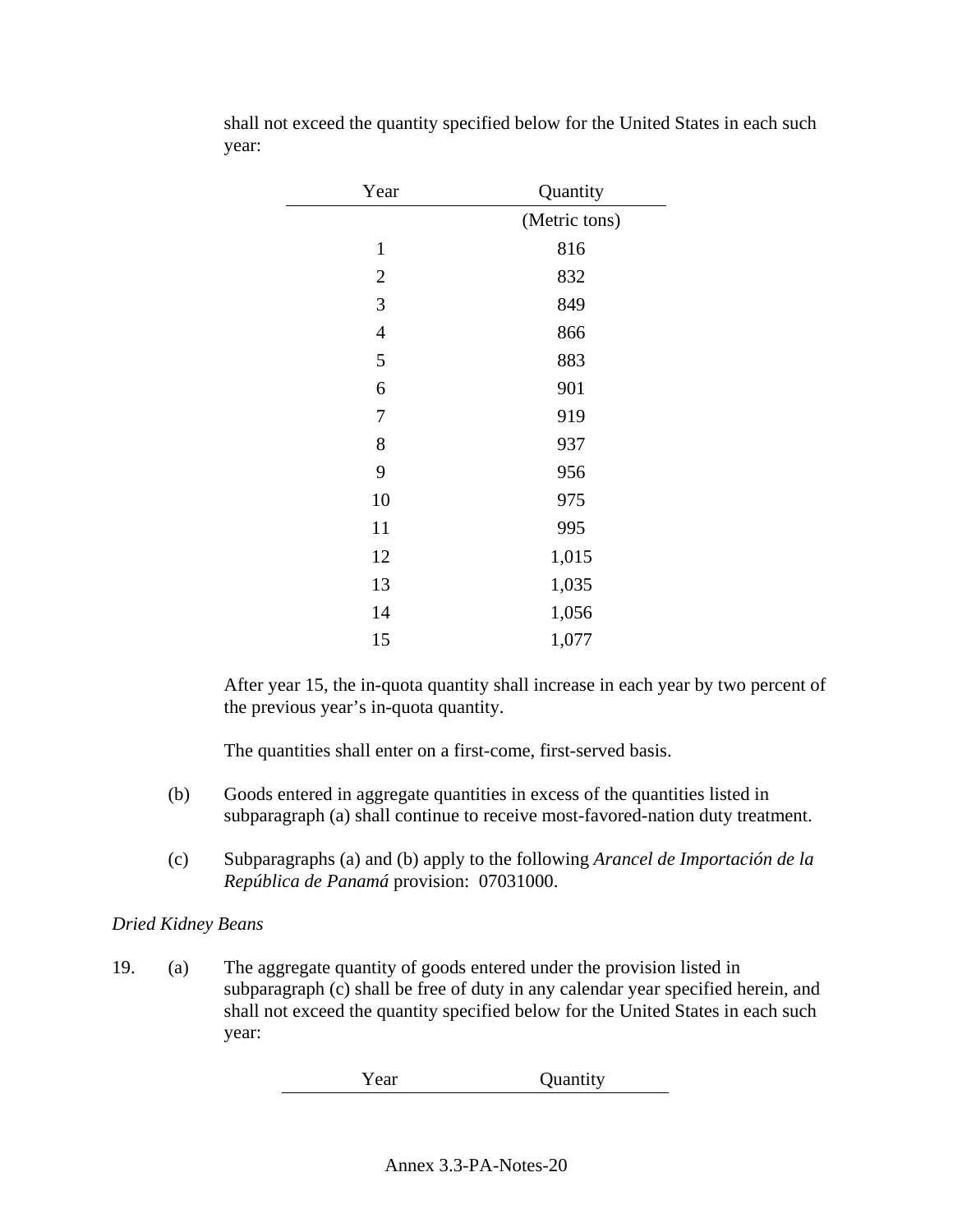|                | (Metric tons) |
|----------------|---------------|
| 1              | 795           |
| $\overline{2}$ | 840           |
| 3              | 885           |
| $\overline{4}$ | 930           |
| 5              | 975           |
| 6              | 1,020         |
| 7              | 1,065         |
| 8              | 1,110         |
| 9              | 1,155         |
| 10             | 1,200         |
| 11             | 1,245         |
| 12             | unlimited     |

The quantities shall enter on a first-come, first-served basis.

- (b) Duties on goods entered in aggregate quantities in excess of the quantities listed in subparagraph (a), shall be removed in accordance with the provisions of staging category Q in paragraph 3(e) of the General Notes of the Schedule of Panama to Annex 3.3.
- (c) Subparagraphs (a) and (b) apply to the following *Arancel de Importación de la República de Panamá* provision: 07133330.

#### *Corn*

| Year           | Quantity      |
|----------------|---------------|
|                | (Metric tons) |
| 1              | 298,700       |
| $\overline{2}$ | 307,661       |
| 3              | 316,891       |
| $\overline{4}$ | 326,398       |
| 5              | 336,189       |
| 6              | 346,275       |
| 7              | 356,663       |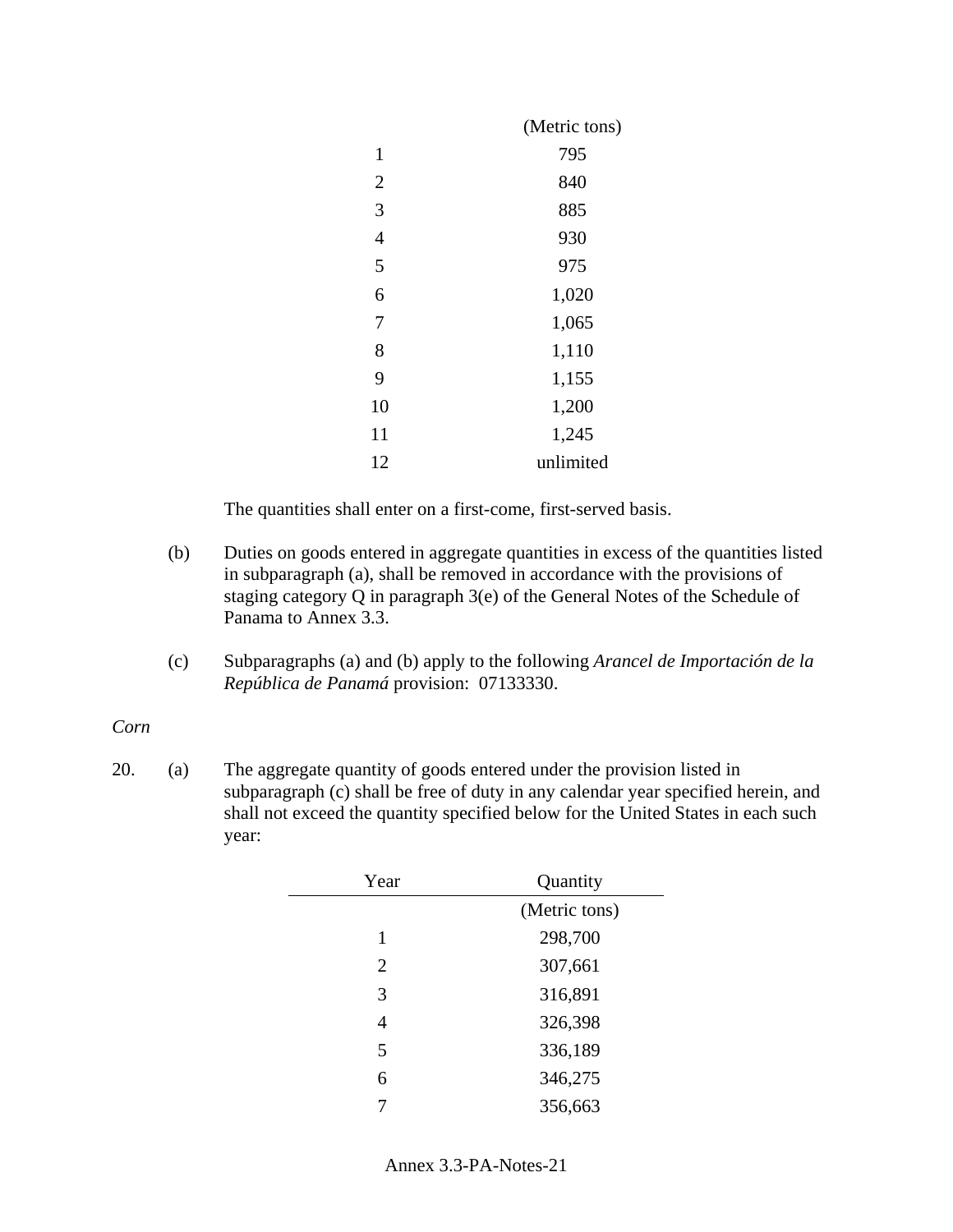| 8  | 367,363   |
|----|-----------|
| 9  | 378,384   |
| 10 | 389,736   |
| 11 | 401,428   |
| 12 | 413,471   |
| 13 | 425,875   |
| 14 | 438,651   |
| 15 | unlimited |

- (b) Duties on goods entered in aggregate quantities in excess of the quantities listed in subparagraph (a), shall be removed in accordance with the provisions of staging category F in Annex 3.3, paragraph 1(f).
- (c) Subparagraphs (a) and (b) apply to the following *Arancel de Importación de la República de Panamá* provisions: 10059090, 11042320, and 11042390.

#### *Rough Rice*

| Year           | Quantity      |
|----------------|---------------|
|                | (Metric tons) |
| $\mathbf{1}$   | 7,950         |
| $\overline{2}$ | 8,427         |
| 3              | 8,933         |
| $\overline{4}$ | 9,469         |
| 5              | 10,037        |
| 6              | 10,639        |
| 7              | 11,277        |
| 8              | 11,954        |
| 9              | 12,671        |
| 10             | 13,431        |
| 11             | 14,237        |
| 12             | 15,091        |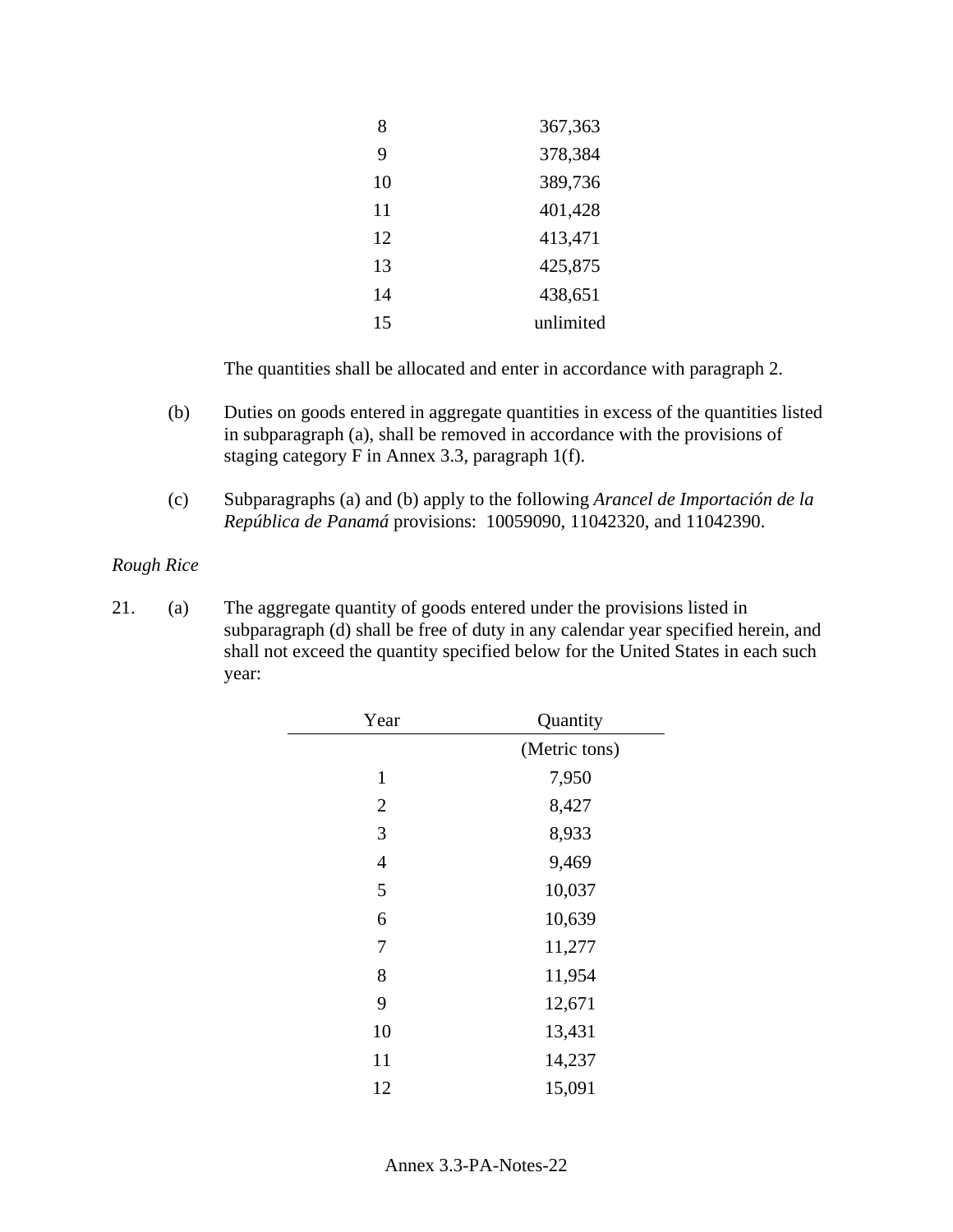| 13 | 15,997    |
|----|-----------|
| 14 | 16,957    |
| 15 | 17,974    |
| 16 | 19,053    |
| 17 | 20,196    |
| 18 | 21,408    |
| 19 | 22,692    |
| 20 | unlimited |

- (b) Duties on goods entered in aggregate quantities in excess of the quantities listed in subparagraph (a), including as adjusted in accordance with subparagraph (c), shall be removed in accordance with the provisions of staging category X in paragraph 3(l) of the General Notes of the Schedule of Panama to Annex 3.3.
- (c) If in any calendar year specified in subparagraph (a), Panama determines to provide reduced duty or duty-free treatment on an additional quantity of rice described in subparagraph (d) in order to address a shortfall of supply, the aggregate quantity of rice eligible for duty-free treatment listed for that year in subparagraph (a) shall be increased by the amount of such additional quantity. For greater certainty, Article 3.14 (Administration and Implementation of Tariff-Rate Quotas) shall apply with respect to the administration of any increased quantity provided for in this subparagraph.
- (d) Subparagraphs (a), (b), and (c) apply to the following *Arancel de Importación de la República de Panamá* provision: 10061090.

## *Milled Rice*

| Year | Quantity      |
|------|---------------|
|      | (Metric tons) |
| 1    | 4,240         |
| 2    | 4,494         |
| 3    | 4,764         |
|      | 5,050         |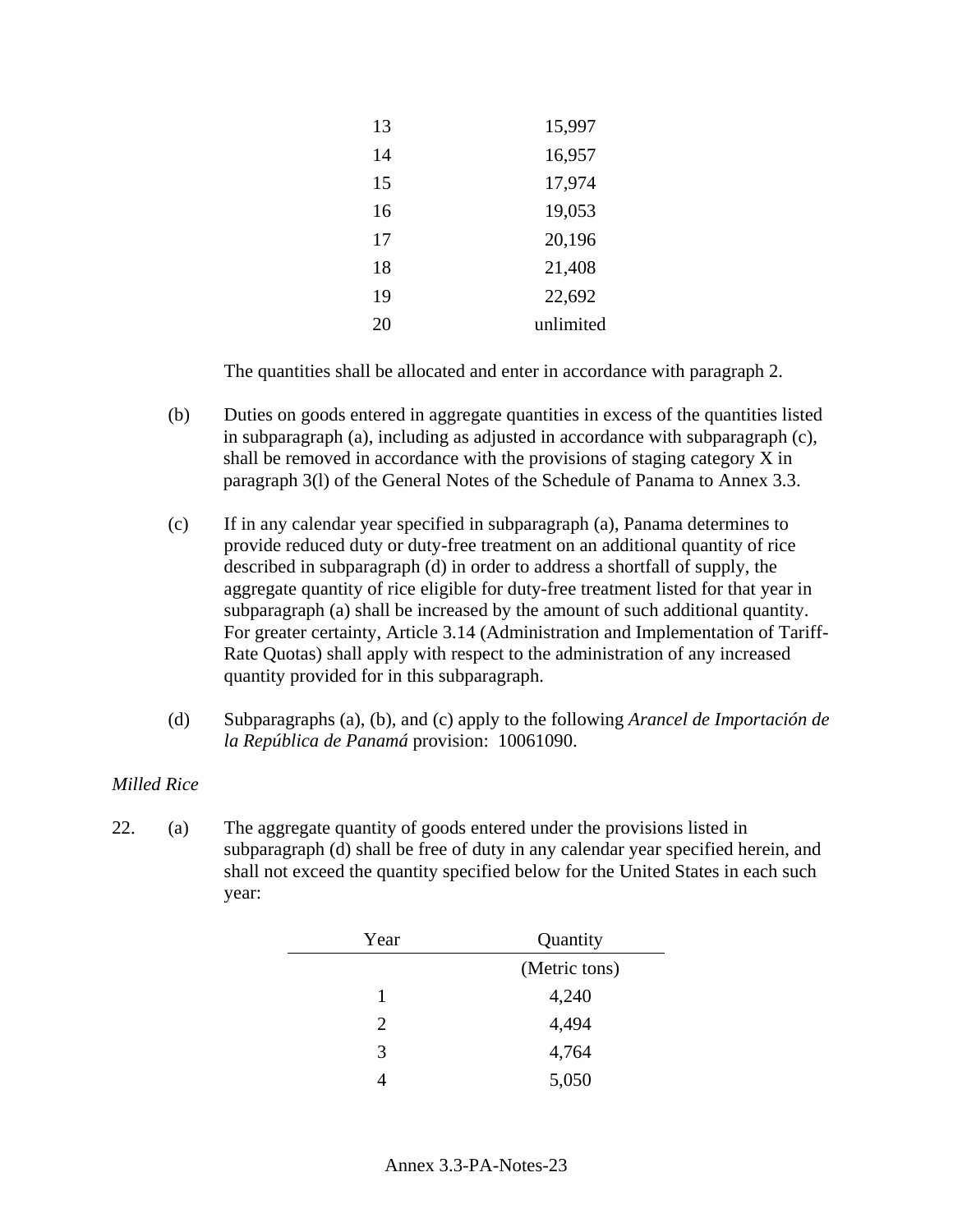| 5  | 5,353     |
|----|-----------|
| 6  | 5,674     |
| 7  | 6,015     |
| 8  | 6,375     |
| 9  | 6,758     |
| 10 | 7,163     |
| 11 | 7,593     |
| 12 | 8,049     |
| 13 | 8,532     |
| 14 | 9,044     |
| 15 | 9,586     |
| 16 | 10,161    |
| 17 | 10,771    |
| 18 | 11,417    |
| 19 | 12,102    |
| 20 | unlimited |

- (b) Duties on goods entered in aggregate quantities in excess of the quantities listed in subparagraph (a), including as adjusted in accordance with subparagraph (c), shall be removed in accordance with the provisions of staging category X in paragraph 3(l) of the General Notes of the Schedule of Panama to Annex 3.3.
- (c) If in any calendar year specified in subparagraph (a), Panama determines to provide reduced duty or duty-free treatment on an additional quantity of rice described in subparagraph (d) in order to address a shortfall of supply, the aggregate quantity of rice eligible for duty-free treatment listed for that year in subparagraph (a) shall be increased by the amount of such additional quantity. For greater certainty, Article 3.14 (Administration and Implementation of Tariff-Rate Quotas) shall apply with respect to the administration of any increased quantity provided for in this subparagraph.
- (d) Subparagraphs (a), (b), and (c) apply to the following *Arancel de Importación de la República de Panamá* provisions: 10062000, 10063000, and 10064000.

# *Refined Corn Oil*

23. (a) The aggregate quantity of goods entered under the provision listed in subparagraph (c) shall be free of duty in any calendar year specified herein, and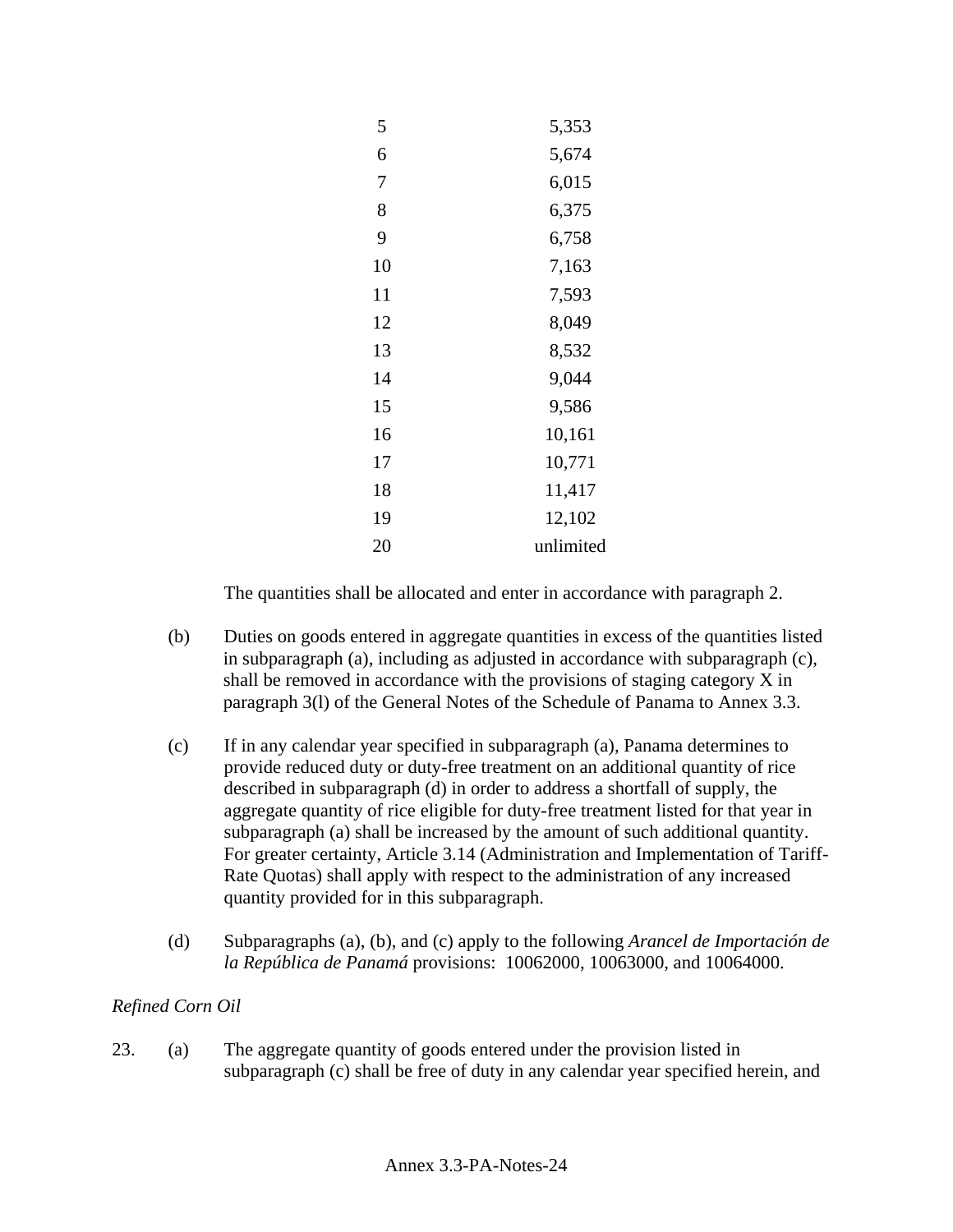| Year           | Quantity      |
|----------------|---------------|
|                | (Metric tons) |
| $\mathbf{1}$   | 368           |
| $\overline{2}$ | 386           |
| 3              | 405           |
| $\overline{4}$ | 425           |
| 5              | 447           |
| 6              | 469           |
| 7              | 492           |
| 8              | 517           |
| 9              | 543           |
| 10             | unlimited     |

shall not exceed the quantity specified below for the United States in each such year:

The quantities shall enter on a first-come, first-served basis.

- (b) Duties on goods entered in aggregate quantities in excess of the quantities listed in subparagraph (a), shall be removed in accordance with the provisions of staging category D in Annex 3.3, paragraph 1(d).
- (c) Subparagraphs (a) and (b) apply to the following *Arancel de Importación de la República de Panamá* provision: 15152900.

## *Processed Tomatoes*

| Year | Quantity      |
|------|---------------|
|      | (Metric tons) |
| 1    | 798           |
| 2    | 822           |
| 3    | 847           |
|      | 872           |
| 5    | 898           |
|      | 925           |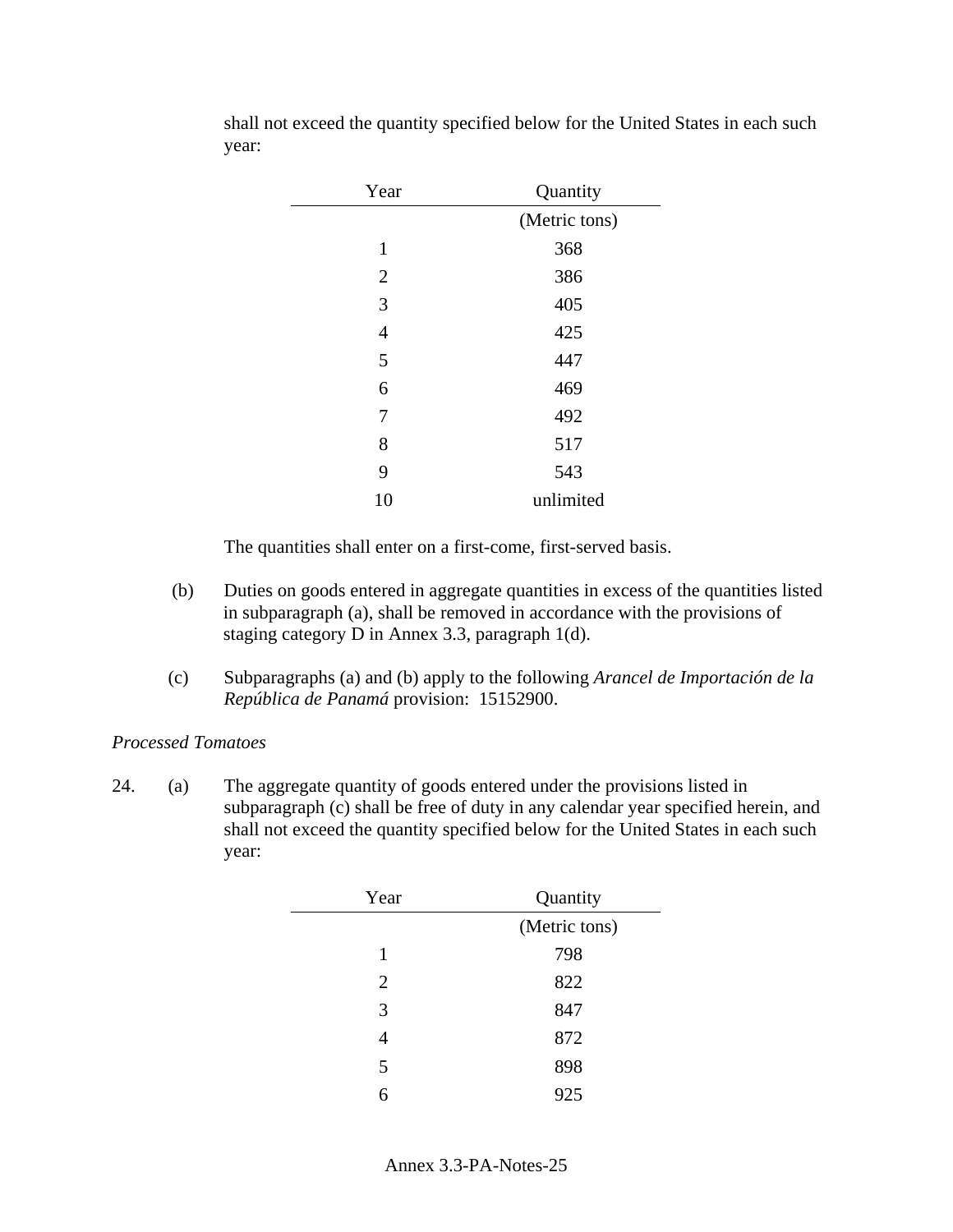| 7  | 953       |
|----|-----------|
| 8  | 982       |
| 9  | 1,011     |
| 10 | 1,042     |
| 11 | 1,073     |
| 12 | 1,105     |
| 13 | 1,138     |
| 14 | 1,172     |
| 15 | unlimited |

The quantities shall enter on a first-come, first-served basis.

- (b) Duties on goods entered in aggregate quantities in excess of the quantities listed in subparagraph (a), shall be removed in accordance with the provisions of staging category F in Annex 3.3, paragraph 1(f).
- (c) Subparagraphs (a) and (b) apply to the following *Arancel de Importación de la República de Panamá* provisions: 20029011, 20029012, 20029019, 20029021, and 20029029.

## *Frozen French Fries*

25. (a) The aggregate quantity of goods entered under the provision listed in subparagraph (c) shall be free of duty in any calendar year specified herein, and shall not exceed the quantity specified below for the United States in each such year:

| Year           | Quantity      |
|----------------|---------------|
|                | (Metric tons) |
| 1              | 3,640         |
| $\overline{2}$ | 3,786         |
| 3              | 3,937         |
|                | 4,095         |
| 5              | unlimited     |
|                |               |

The quantities shall be allocated and enter in accordance with paragraph 3.

(b) Duties on goods entered in aggregate quantities in excess of the quantities listed in subparagraph (a), shall be removed in accordance with the provisions of staging category B in Annex 3.3, paragraph 1(b).